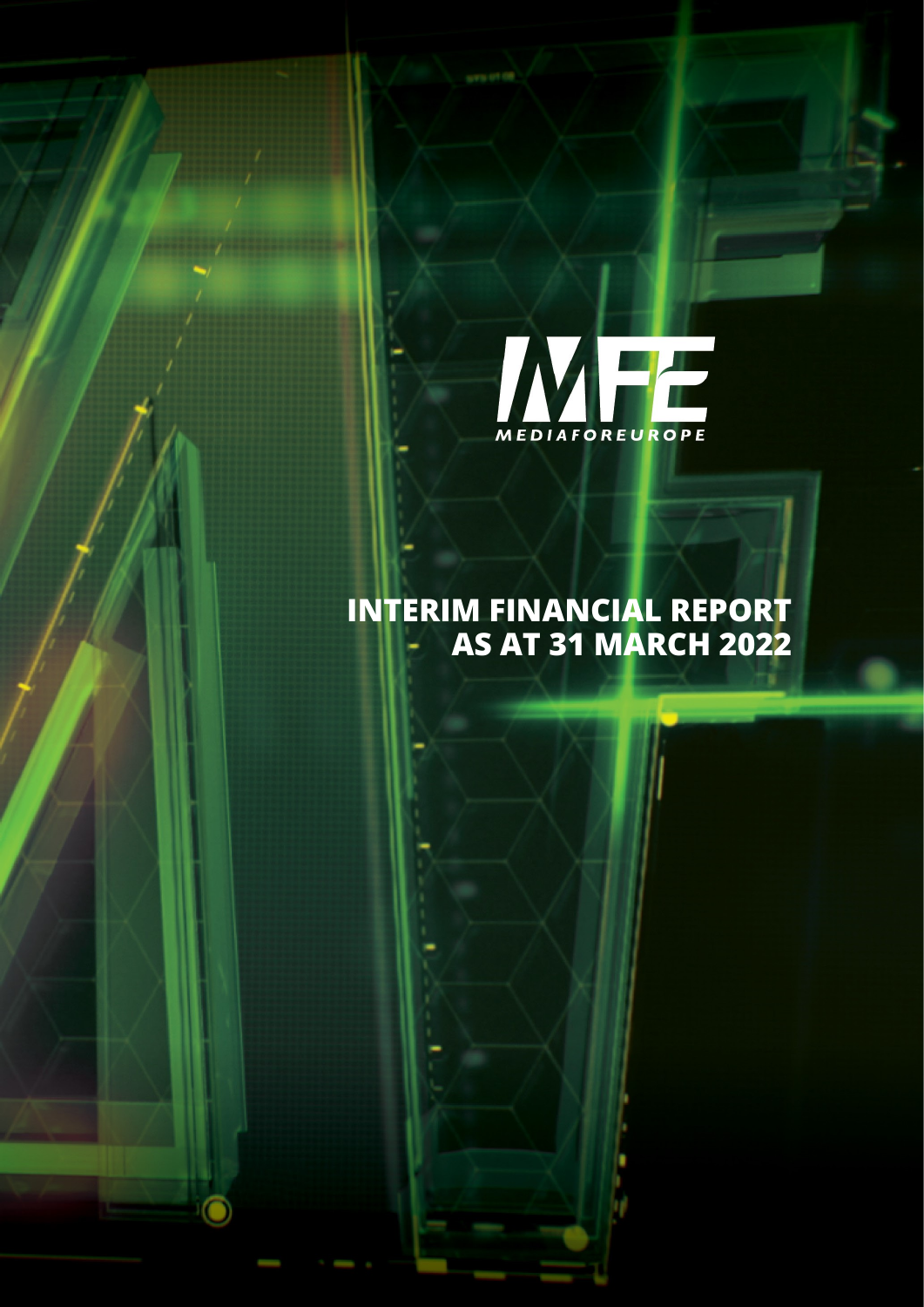**MEDIAFOREUROPE N.V.** Registered Office: Amsterdam, Netherlands Headquarters and Tax Residence: Viale Europa 46, 20093 Cologno Monzese, Milan, Italy Share Capital: EUR 777,186,257.34 Registered with the Dutch Chamber of Commerce (CCI number): 83956859 Italian Tax Code and VAT Number: IT 09032310154 Website: https://www.mfemediaforeurope.com/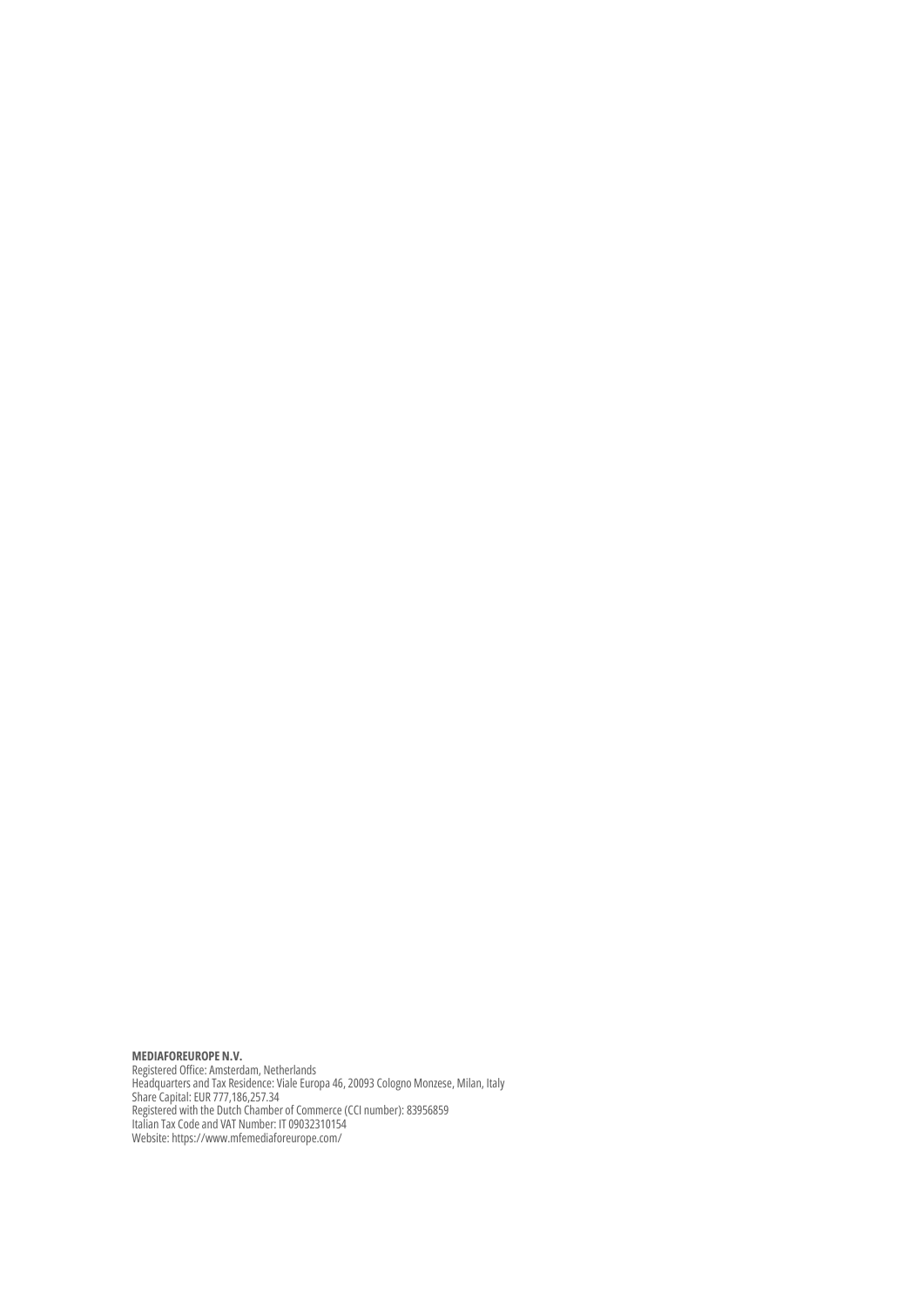# **SUMMARY**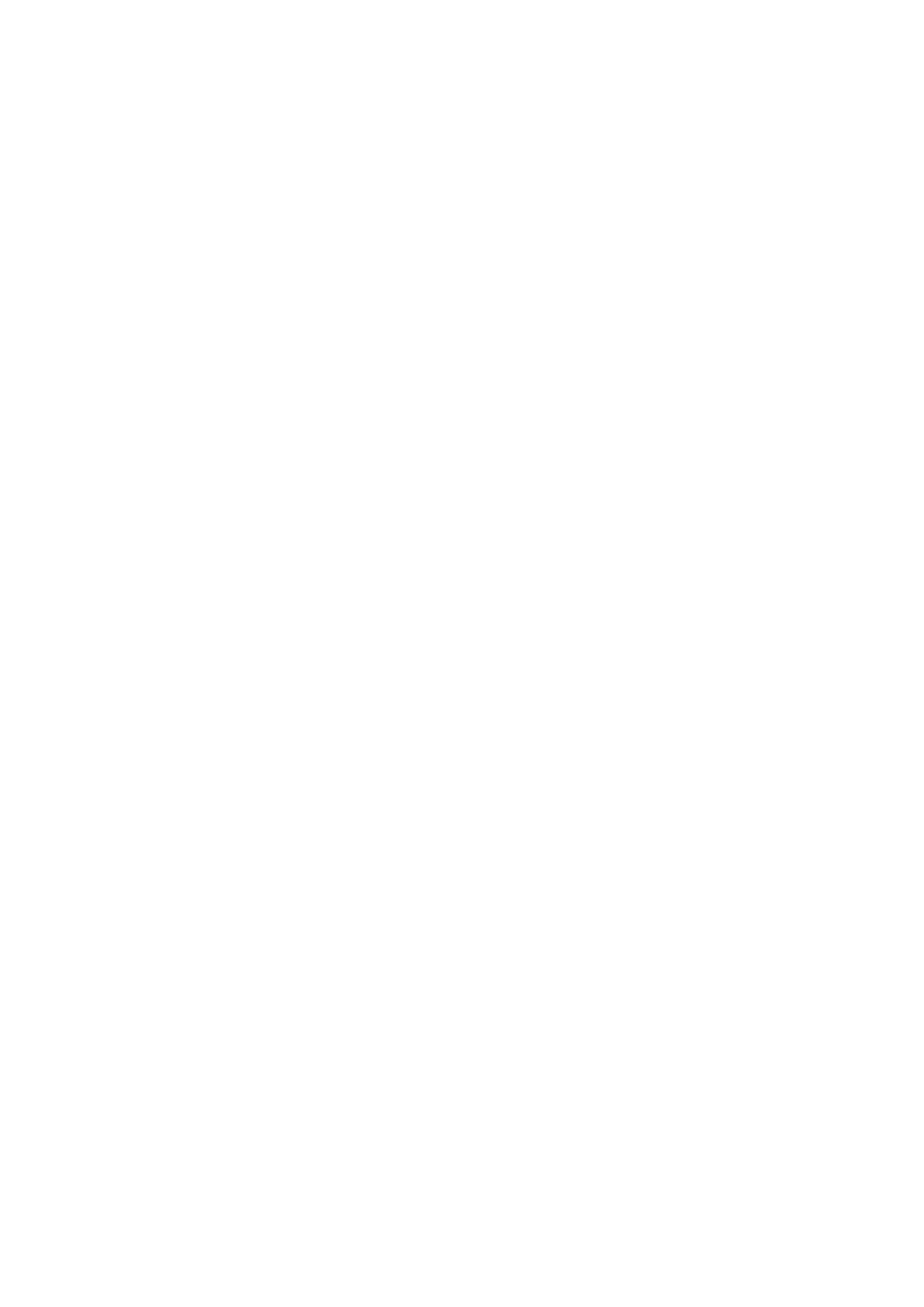# <span id="page-4-0"></span>**CORPORATE BOARDS**

#### **Board of Directors Chairman**

Fedele Confalonieri **Chief Executive Officer** Pier Silvio Berlusconi **Directors** Marina Berlusconi Stefania Bariatti Marina Brogi Raffaele Cappiello Costanza Esclapon de Villeneuve Giulio Gallazzi Marco Giordani Gina Nieri Danilo Pellegrino Alessandra Piccinino Niccolo' Querci Stefano Sala Carlo Secchi

**Executive Committee** Pier Silvio Berlusconi

**Nomination and Remuneration Committee**

**Environmental Social and Governance Committee**

**Related Parties Transactions Committee**

### **Audit Committee Alessandra Piccinino (Chair)** Raffaele Cappiello Carlo Secchi

**Stefania Bariatti (Chair)** Marina Brogi Carlo Secchi

Marco Giordani Gina Nieri Niccolo' Querci Stefano Sala

**Marina Brogi (Chair)** Stefania Bariatti Giulio Gallazzi

**Costanza Esclapon de Villeneuve (Chair)** Marina Brogi Alessandra Piccinino

#### **Independent Auditors Deloitte Accountants B.V.**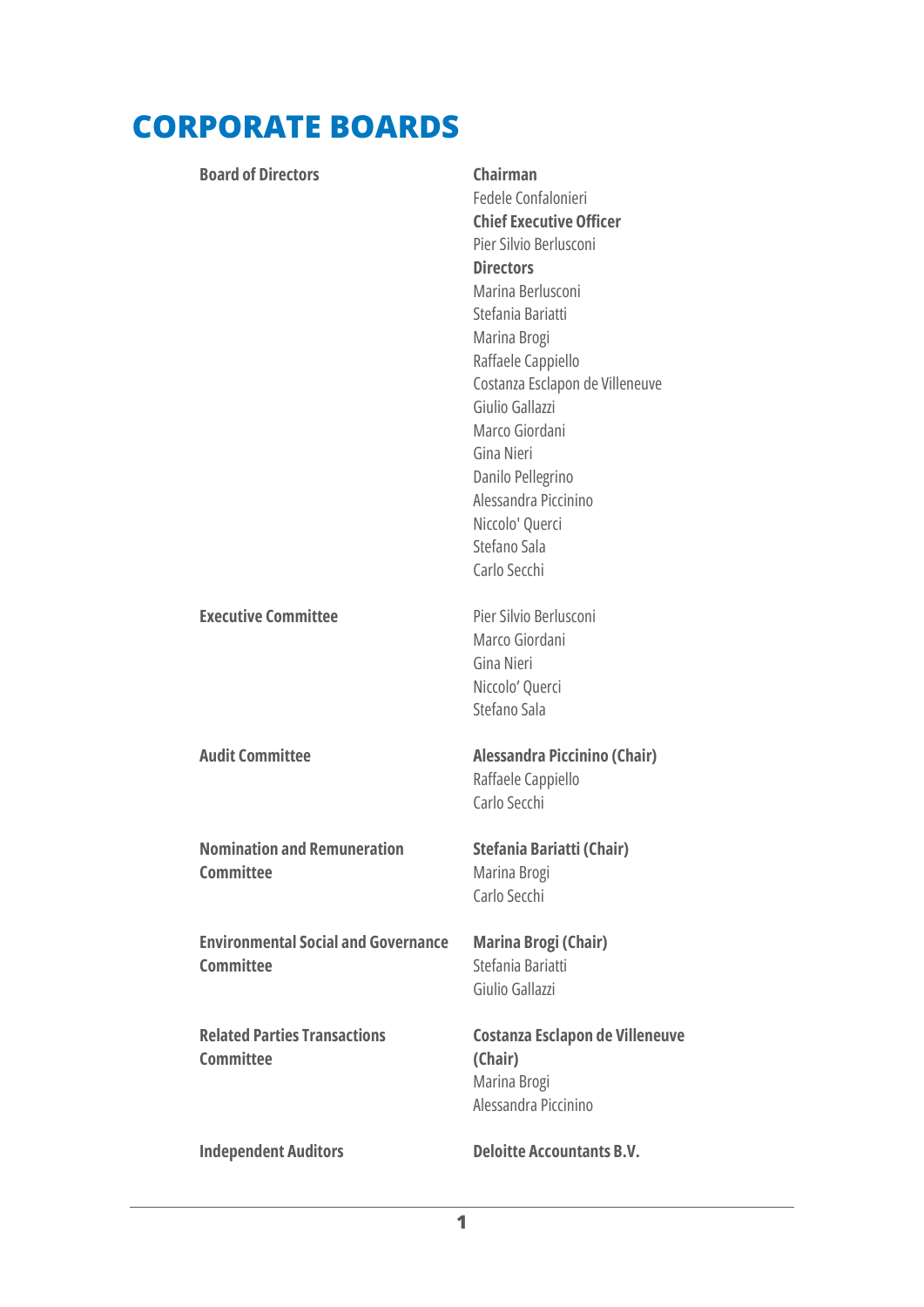# <span id="page-5-0"></span>**FINANCIAL HIGHLIGHTS**

#### **MAIN INCOME STATEMENT DATA**

| <b>FY 2021</b> |               |                                  |              | <b>1st Quarter 2022</b> |              | <b>1st Quarter 2021</b> |  |
|----------------|---------------|----------------------------------|--------------|-------------------------|--------------|-------------------------|--|
| <b>EUR M</b>   | $\frac{0}{6}$ |                                  | <b>EUR M</b> | $\frac{0}{0}$           | <b>EUR M</b> | $\%$                    |  |
| 2.914.3        | 100%          | <b>Net Consolidated Revenues</b> | 654.3        | 100%                    | 634.2        | 100%                    |  |
| 2,038.4        | 70%           | Italy                            | 466.3        | 71%                     | 450.2        | 72%                     |  |
| 876.3          | 30%           | Spain                            | 188.0        | 29%                     | 184.0        | 28%                     |  |
| 418.0          |               | <b>EBIT</b>                      | 15.3         |                         | 67.9         |                         |  |
| 192.1          |               | Italy                            | (14.7)       |                         | 20.6         |                         |  |
| 225.3          |               | Spain                            | 29.9         |                         | 47.2         |                         |  |
|                |               |                                  |              |                         |              |                         |  |
| 374.1          |               | <b>Group Net Result</b>          | 2.7          |                         | 52.5         |                         |  |

#### **MAIN BALANCE SHEET AND FINANCIAL DATA**

| 31 <sup>st</sup> December 2021 |                                         | 31 <sup>st</sup> March 2022 | <b>31st March 2021</b> |
|--------------------------------|-----------------------------------------|-----------------------------|------------------------|
| <b>EUR M</b>                   |                                         | <b>EUR M</b>                | <b>EUR M</b>           |
| 4.099.5                        | <b>Net Invested Capital</b>             | 3,845.5                     | 4,306.0                |
| 3,230.3                        | <b>Total Net Shareholders' Equity</b>   | 3,125.9                     | 3,330.8                |
| 2.661.8                        | Group Shareholders' Equity              | 2.577.2                     | 2,784.1                |
| 568.5                          | Minority interests                      | 548.7                       | 546.6                  |
| 869.2                          | Net Financial Position Debt/(Liquidity) | 719.6                       | 975.2                  |
| 507.3                          | <b>Free Cash Flow</b>                   | 222.4                       | 177.5                  |
| 396.0                          | <b>Investments</b>                      | 129.4                       | 119.6                  |
| 340.6                          | Dividends paid by the Parent Company    | 1.1                         | $\blacksquare$         |
| $\blacksquare$                 | <b>Dividends paid by Subsidiaries</b>   | $\blacksquare$              | $\blacksquare$         |

#### **PERSONNEL (\*)**

| <b>FY 2021</b> |       |      | 31/03/2022            |       |      |       |      |
|----------------|-------|------|-----------------------|-------|------|-------|------|
|                |       | %    |                       |       | %    |       | %    |
|                | 4,887 | 100% | Workforce (headcount) | 4,919 | 100% | 4.933 | 100% |
|                | 3.292 | 67%  | Italy                 | 3,321 | 68%  | 3,355 | 68%  |
|                | .595  | 33%  | Spain                 | 1,598 | 32%  | 1.578 | 32%  |
|                |       |      |                       |       |      |       |      |

(\*) Includes temporary and permanent workforce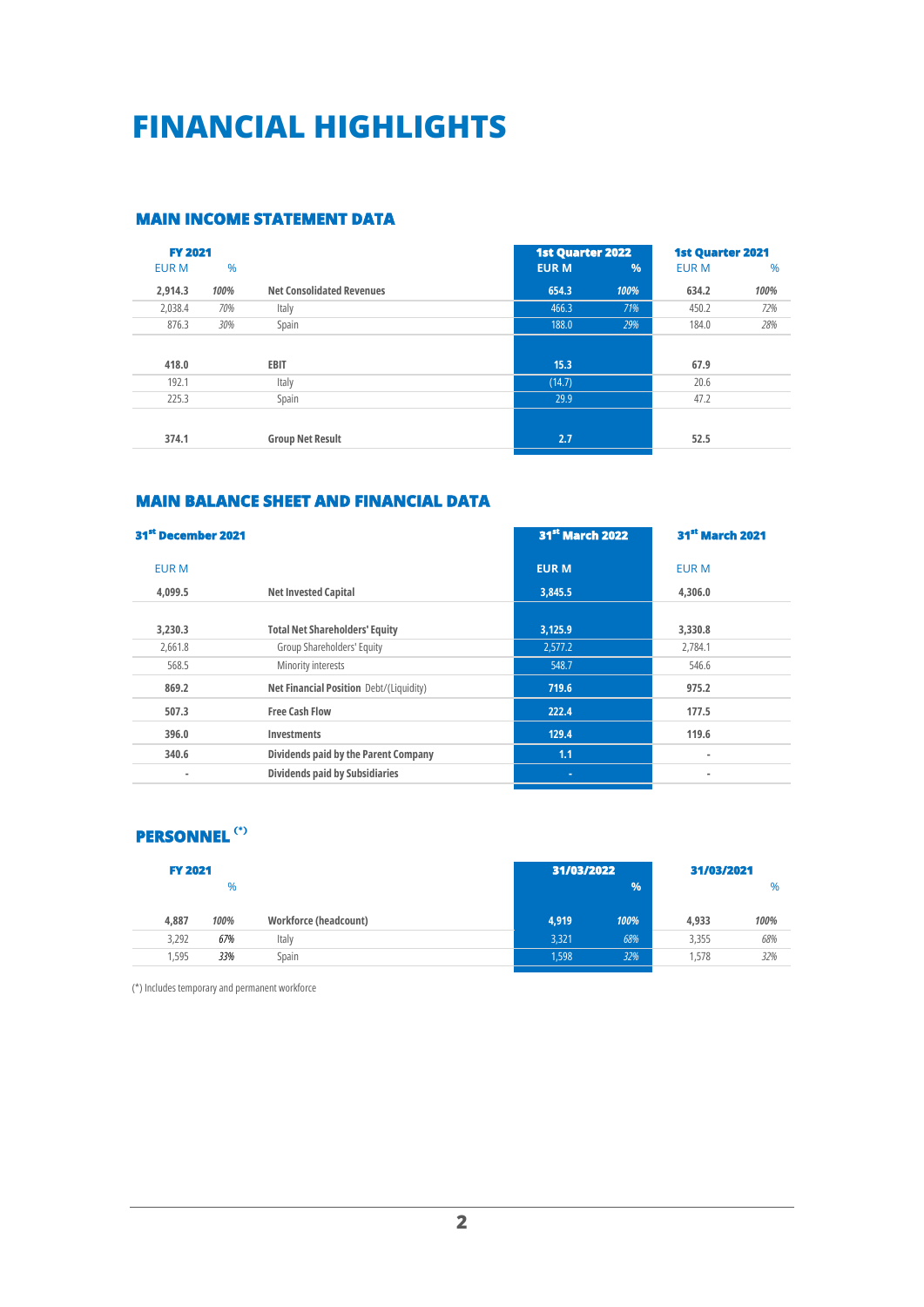

#### <span id="page-6-0"></span>**Introduction**

This Interim Financial Report, which has been drawn up voluntarily to provide continuous and regular information on the Group's quarterly consolidated economic and financial performance, has been prepared in accordance with international accounting standards (IAS/IFRS) and in line with the measurement and estimation criteria applied in preparing the Consolidated Financial Statements for the year ended 31 December 2021, to which readers are referred.

The information disclosed in this Report is not comparable to that of complete financial statements prepared in accordance with IAS 1. In line with previous interim reports, this Interim Financial Report has the structure and content deemed most appropriate - in terms of factors that contribute to investor decisions - to describe the economic performance and financial position of the Group as a whole and of its main business segments, and to describe the key events and transactions that have occurred during the reporting period.

The income statement and balance sheet figures set forth below are presented in a manner consistent with the Report on Operations accompanying the annual Consolidated Financial Statements. As such, figures have been summarised and restated to highlight the interim aggregates considered most significant to understand the performance of the Group and its main business sectors. The alternative performance measures used in these statements are briefly described in the section entitled "*Alternative Performance Indicators"* at the end of this Interim Financial Report.

With regard to the macroeconomic consequences of the conflict in Ukraine which began in late February, the main external indicators and the trends in the main performance indicators for the period offer no evidence to suggest that the impairment testing carried out on corporate assets for the purposes of the Group's Consolidated Financial Statements for the year ended 31 December 2021 should be revised as at the date of this report (largely because of the unpredictability of these indicators and the Group's ability to quickly adapt its cost profile to mitigate any impacts on advertising revenues).

The earnings and financial figures contained in this Report refer to the first nine months of 2022 and 2021. Balance sheet figures are stated as at 31 March 2022 and as at 31 December 2021.

Unless otherwise indicated, all figures in this report are expressed in millions of euro to one decimal place, whereas the original figures have been recorded and consolidated in thousands of euro. The same is true of all percentages relating to changes between two periods or percentages of net revenue or other indicators.

The language of this Interim Financial Report is English. Certain references to legislation and technical terms have been quoted in their original language so that they may be attributed their correct technical meaning under applicable law.

This Interim Financial Report has not been audited.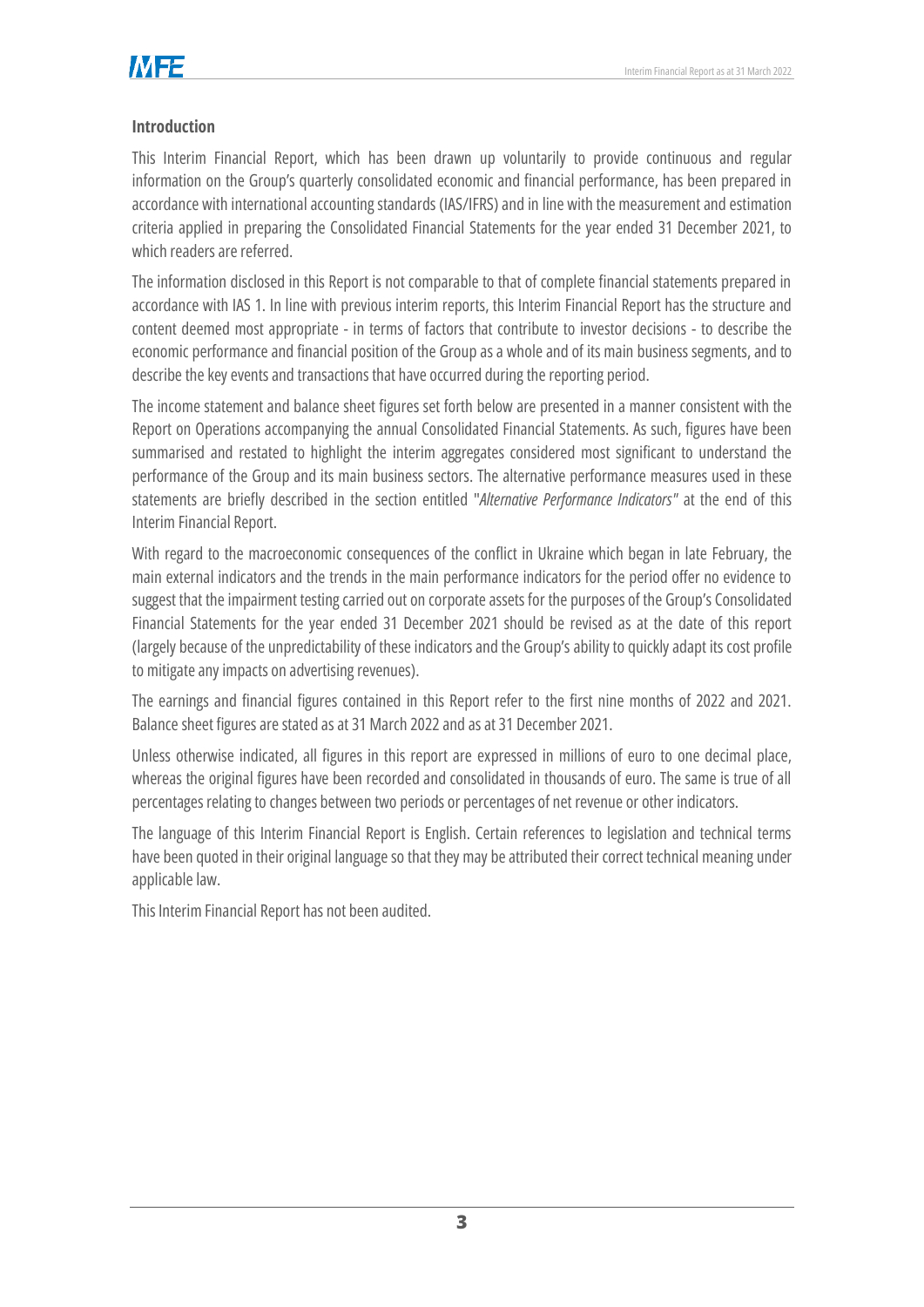This Report contains forward-looking statements that reflect the management's current outlook of the Group's future development. These forward-looking statements should be assessed in consideration of the risks and uncertainties that are beyond the Group's control and that require significant judgment. If the underlying assumptions materialise or prove to be incorrect, the risks or opportunities described, the results and the actual developments could differ materially (negatively or positively) from those expressed in these statements. The outlook is based on the estimates made by the Group's management based on all available information at the time of completing this report.

The factors that could cause the actual results and developments to differ from those expressed or implied in the forward-looking statements are included in the "Disclosure of Main Risks and Uncertainties" section of these Consolidated Financial Statements for the year ended 31 December 2021. These factors may not be exhaustive and should be read in conjunction with the other precautionary statements included in this annual report. The MFE Group assumes no obligation or liability in connection with any inaccuracies in the forward-looking statements made in this report or in connection with any use by third parties of those forward-looking statements. The MFE Group assumes no obligation to update the forward-looking statements contained in this report beyond its statutory disclosure requirements.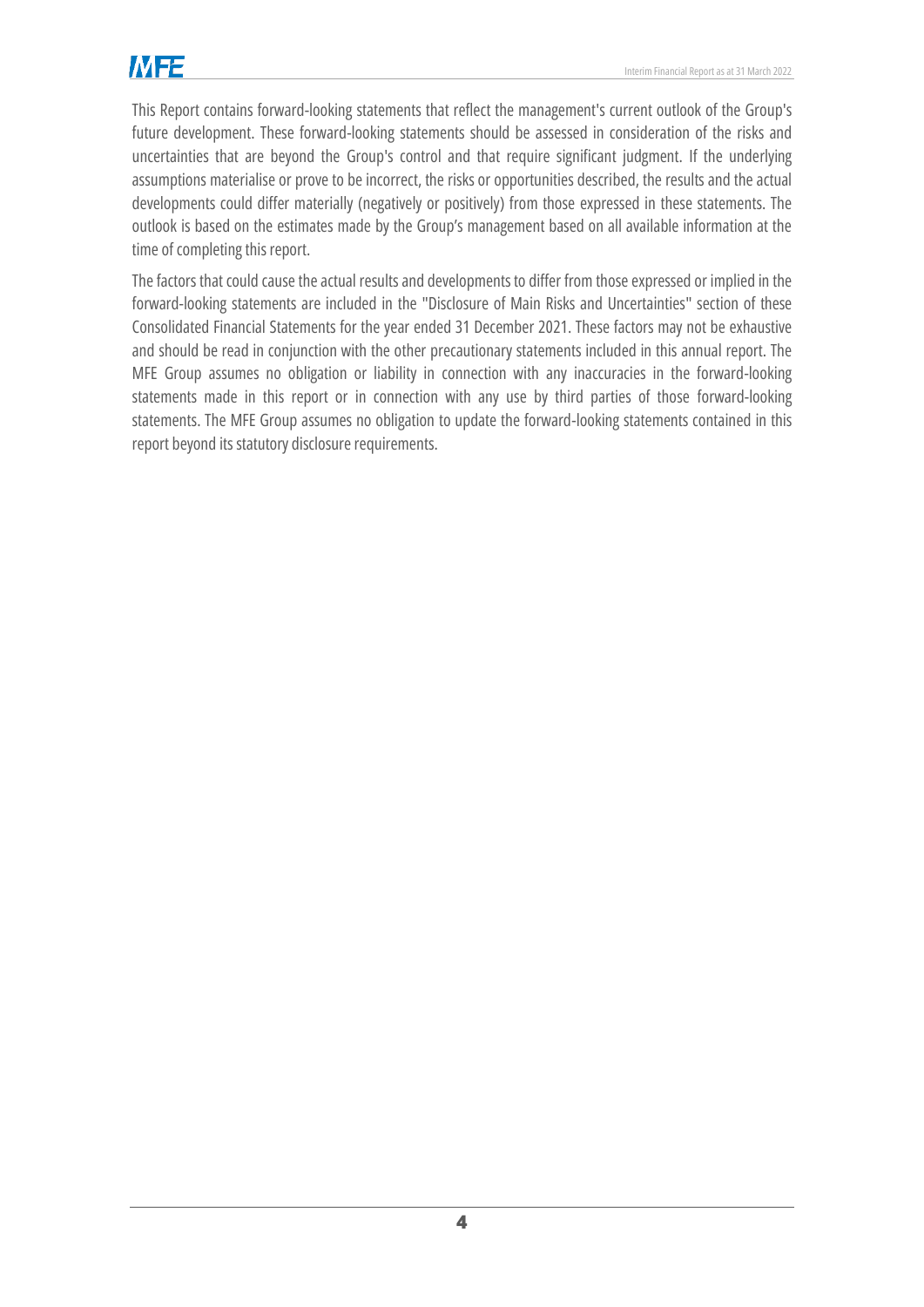### <span id="page-8-0"></span>**Significant events in the first quarter**

Since **1 January 2022**, Digitalia'08 directly manages the radio advertising sales of the Group's broadcasters and of some third-party broadcasters following its acquisition, on the same date, of the relevant business unit from Mediamond.

On **10 January 2022**, RTI stopped broadcasting its Mediaset Premium channels on the Sky digital terrestrial platform.

During the first quarter, MFE and Mediaset España repaid - in the form of a cash settlement - tranches of the financial debt taken out in 2019 for the equity investment in ProSiebenSat.1 Media SE, thus directly acquiring the underlying shares. As an integral part of the financial structure of this investment, tranches of financial instruments (collars) hedging those shares were simultaneously agreed with the counterpart to the transaction. As a consequence of these transactions and further share acquisitions by MFE, and after filing a specific request with the competent German authorities (Bundeskartellamt di Bonn - Federal Cartel Office) on 4 March 2022 (under Article 39 of the German Competition Act - "GWB"), **the Group's integrated shareholding in ProSiebenSat.1 Media SE** exceeded 25% of voting rights on 31 March 2022. During the first quarter, the Group incurred total cash outlays of EUR 69.2 million for these transactions.

On **14 March 2022**, the Board of Directors of MFE-MEDIAFOREUROPE N.V. approved the launch of a **public purchase and exchange offer** (the "Offer") for 138,763,426 ordinary shares in the subsidiary **Mediaset España Comunicación SA** ("MES"), corresponding to 44.31% of the company's share capital.

The Offer price was EUR 5.613 per share, broken down as follows:

- $\Box$  Equity component: 4.5 ordinary A-class shares in MFE-MEDIAFOREUROPE N.V., representing a price of EUR 3.753 for each share in Mediaset España Comunicación SA (9 ordinary A-class shares in MFEMEDIAFOREUROPE N.V. for every two shares in Mediaset España Comunicación SA); In this Offer component, MFE will issue up to 624,435,408 ordinary A-class shares.
- $\Box$  Cash component: EUR 1.860 for each share in Mediaset España Comunicación SA.

The Offer was approved by MFE's Shareholders' Meeting of 27 April 2022, subject to prior authorization by the Spanish CNMV (Comisión Nacional del Mercado de Valores), with whom the first draft of the relevant documentation was filed on 13 April. The deal will go through once the minimum acceptance threshold of 85.0% of total share capital is reached.

This threshold means the Offer can completed without the automatic delisting of MES shares from the Spanish Stock Exchange. In this scenario, the company's stock would continue to be listed on the Spanish Stock Exchange and MFE would not have to launch a cash delisting offer.

Nevertheless, no sooner than six months after the completion of the Offer, MFE will have the option to merge MES into MFE, whereby the Spanish company's shareholders would exchange all their shares for A-class shares in MFE.

In this scenario, MFE would have to apply for its own A-class shares to be listed on the Spanish Stock Exchange.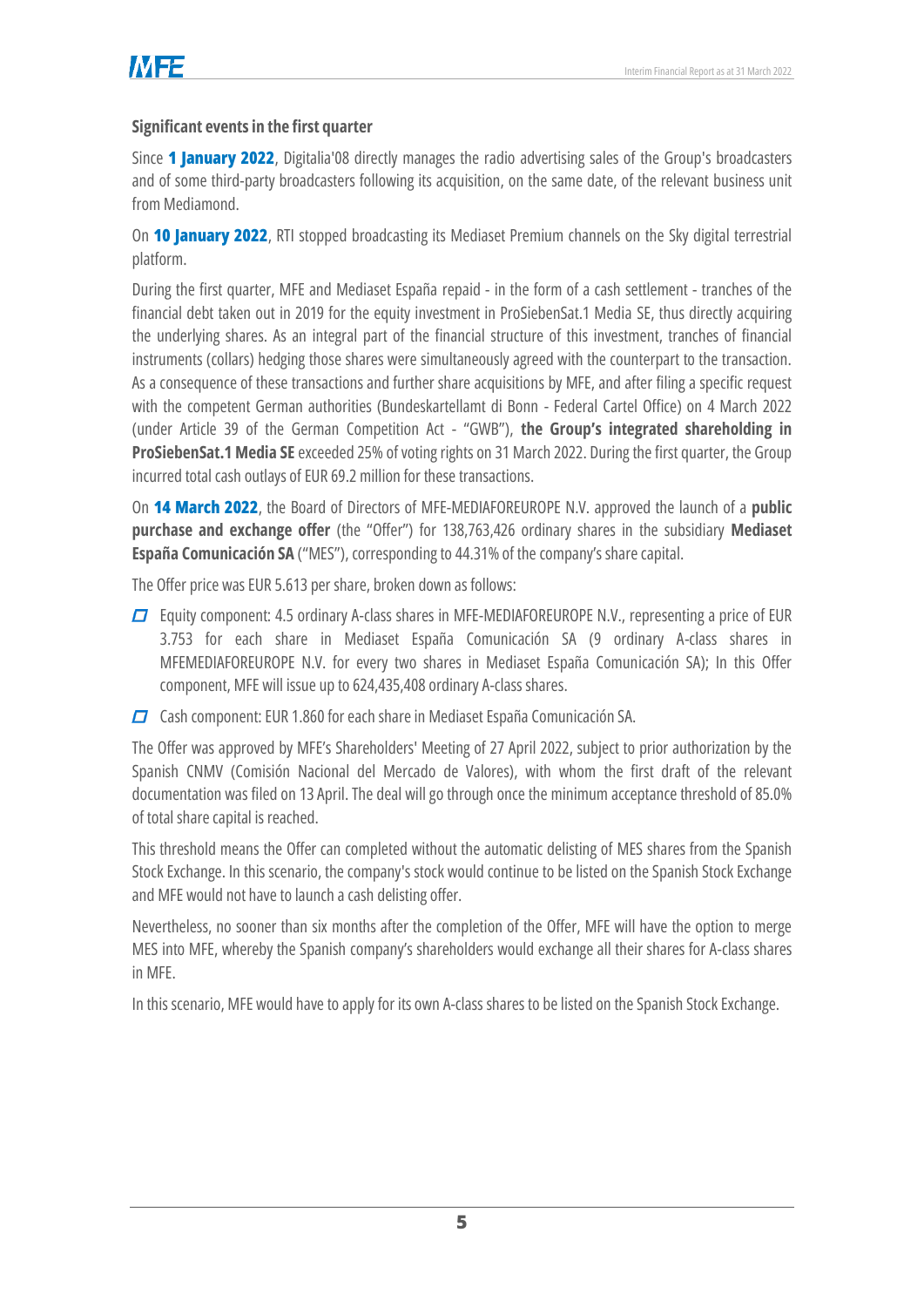### <span id="page-9-0"></span>**Group Performance and Highlights**

#### <span id="page-9-1"></span>**Television audience**

In **Italy**, the total audience over the 24-hour period in the first quarter of 2022 amounted to 10.569 million viewers on average.

Auditel statistics show that, during the period reported, Mediaset networks as a whole obtained an audience share of 33.9% over the 24-hour period, 33.9% in the Day Time slot and 34.3% in Prime Time.

Mediaset also confirmed its leadership with the commercial target audience (15–64 years) during the first quarter of 2022 over the 24-hour period (36.1%), in the Day Time slot (36.1%) and in Prime Time (36.5%). Notably, Canale 5 ranks in top spot in all time slots with this viewer target.

In the spring season, Mediaset maintained its leadership of the commercial target audience, with ratings higher than its competitors. In particular, the Group's generalist networks achieved a target audience share of 27.1% over the 24-hour period, 27.3% in the Day Time slot and 27.9% in Prime Time.

In **Spain**, the Mediaset España Group maintained its leadership in audience figures with a total audience share of 26.4% over the 24-hour period, and a 29.5% share among the commercial target audience. In the Prime Time slot, the Mediaset España Group achieved a 24.6% share of the total audience and 27.6% of the commercial target audience. Also in the first three months of 2022, Telecinco maintained its audience leadership with a 12.8% share over the 24-hour period, while reaching a share of 14.1% with the commercial target audience.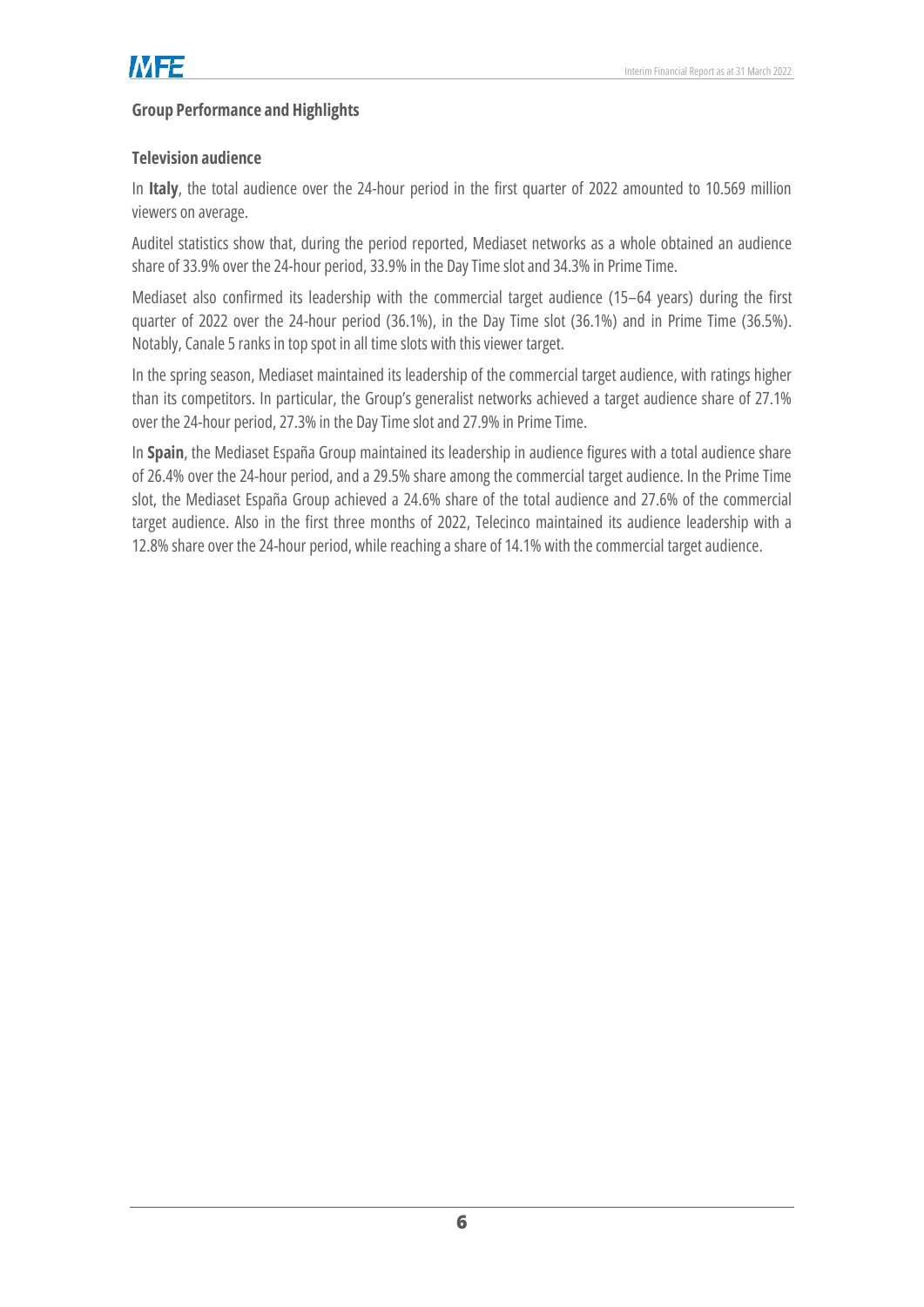#### <span id="page-10-0"></span>**Main financial results**

While, on the one hand, the opening months of 2022 saw a gradual stabilisation of the Covid-19 pandemic, on the other it brought a sudden escalation of the underlying international geopolitical crisis, culminating in the Russian military invasion of Ukraine in late February.

This event immediately led the international community to adopt economic sanctions against Russia, adding to already strong inflationary pressure which particularly affected energy and food commodities. As a consequence, and amidst unpredictability as to how the situation would develop, the annual growth estimates of all major European economies were revised downwards.

Nevertheless, the Group's advertising investments were unaffected by these circumstances and in the first quarter even grew slightly year on year in both key national markets to perform better than the market as a whole. In the weeks following the onset of the conflict, there were no postponements, cancellations or changes to the media advertising campaigns planned by the Group. Despite an increasingly complex and uncertain environment, the Group made a consolidated net profit and generated significant free cash flow during the period, in which the Group's continued strong focus on cost control played a part.

The **key financial results** at the close of the period are summarised below**:**

- **Consolidated net revenues** amounted to **EUR 654.3 million**, up by **+3.2%** compared to the EUR 634.2 million from the previous year, with this trend primarily reflecting a **+2.1%** rise in **aggregate gross advertising revenues**from Italian and Spanish operations.
- The **Operating Result (EBIT)** was **EUR 15.3 million**, compared to EUR 67.9 million for the same period in 2021. Operating profitability stood at 2.3%, compared to the 10.7% recorded in the same period in 2021.
- The **Group net profit** was positive at **EUR 2.7 million**, compared to the EUR 52.5 million net profit recorded for the same period in the previous year. This figure was bolstered by the EUR 20.4 million financial gain made from the expiration of the reverse collars entered into to hedge future equity acquisitions of ProsiebenSat1.
- **Consolidated net financial position** at 31 March 2022 amounted to EUR **719.6 million**, a reduction on the EUR 869.2 million recorded at the start of the period. If we exclude the liabilities recognised under IFRS 16 from 2019 onwards and the residual financial debt on the equity investments in ProsiebenSat.1 Media SE, **Adjusted net financial position** was **EUR 572.8 million**. **Free cash flow** for the first three months amounted to EUR **222.4 million**, showing market growth on the EUR 177.5 million recorded for the same period of 2021.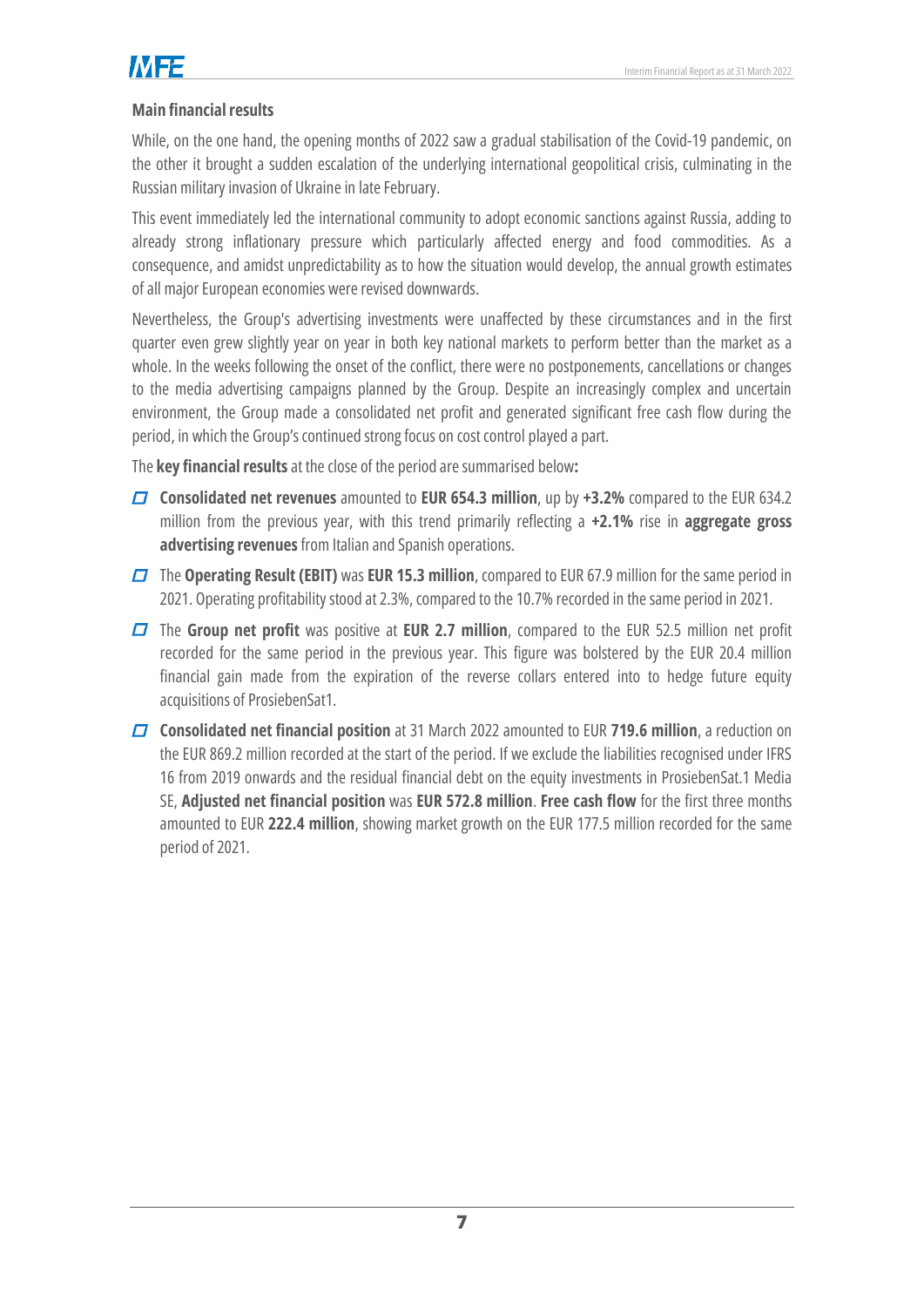If we break down the financial results by geographical area:

In **Italy**:

- **Consolidated net revenues** from the Group's Italian operations totalled **EUR 466.3 million**, signalling growth of 3.6% compared to the 450.2 million achieved in the corresponding period of the previous year.
- **Gross advertising revenues** from Group-managed media (revenues from free-to-air TV channels and Group-owned radio stations and revenue shares from websites managed under concession by Mediamond) amounted to **460.9 million euros,** an increase (for the seventh consecutive quarter) of **+2.0%** on the same period of the previous year, which is higher than the advertising market as a whole, which according to Nielsen data remained relatively stable (+0.4%).
- **Other revenues** amounted to **EUR 73.3 million**, an increase on the EUR 62.8 million made during the same period of last year. This was due to the new advertising sales agreements entered into with third-party media and the revenues generated from sublicensing Infinity premium content to third parties, which offset the termination of the revenues made under the exclusive sublicensing agreements with Sky to broadcast the Premium Cinema and Series Channels from the start of 2022.
- During the reporting period, **total operating costs** for operations in Italy during the quarter (personnel expenses, Purchases, services, other costs, TV rights amortisation and depreciation of fixed assets) amounted to **EUR 481.1 million**. Once we remove the elevated costs associated with sporting events content (three-year broadcasting rights to the Coppa Italia and the Italian Super Cup, which were absent during the first half of 2021) and the costs associated with third-party advertising revenues from sporting events (Serie A on Dazn) under agreements entered into in the second half of 2021, these costs are generally in line with those incurred during the same period of last year.
- The **Operating Result (EBIT)** from all operations in Italy during the first three months amounted to **EUR - 14.7 million**, compared to EUR 20.6 million for the first three months of 2021.

In **Spain**:

- **Consolidated net revenues** for the Mediaset España Group up to the end of the first three months of 2022 reached EUR **188.0 million**, showing a 2.2% increase on the same period of the previous year.
- **Gross TV advertising revenues** stood at EUR **175.1 million** (EUR 171.0 million at 31 March 2021), marking a 2.4% increase on the same period of the previous year. According to *Infoadex* statistics, television advertising investments rose by 1.1% during the first three months of 2022, while the television and digital media advertising market as a whole increased by 5.5%. Mediaset España maintained its leadership in its TV market with a share of 41.7%, whereas its share of the TV and digital media market stood at 24.1%.
- **Other revenues** (mainly content sales, online and Mitele Plus subscriptions) stood at EUR **20.8 million**, compared to EUR 20.1 million recorded in the same period of last year (+3.2%). Compared to the last prepandemic period (EUR 12.1 million during the first three months of 2019), this revenue category was up by EUR 71.6%.
- **Total costs** (personnel costs, other operating costs, amortisation and depreciation) were **EUR 158.1 million**, an increase of 15.6% compared to the same period of last year. The increase in costs is mainly due to a different content mix (but which was in line with the pre-pandemic) than in the first quarter of 2021, when schedules were being overhauled to manage the negative economic consequences of the severe restrictions and social distancing measures put in place by the government to deal with COVID-19.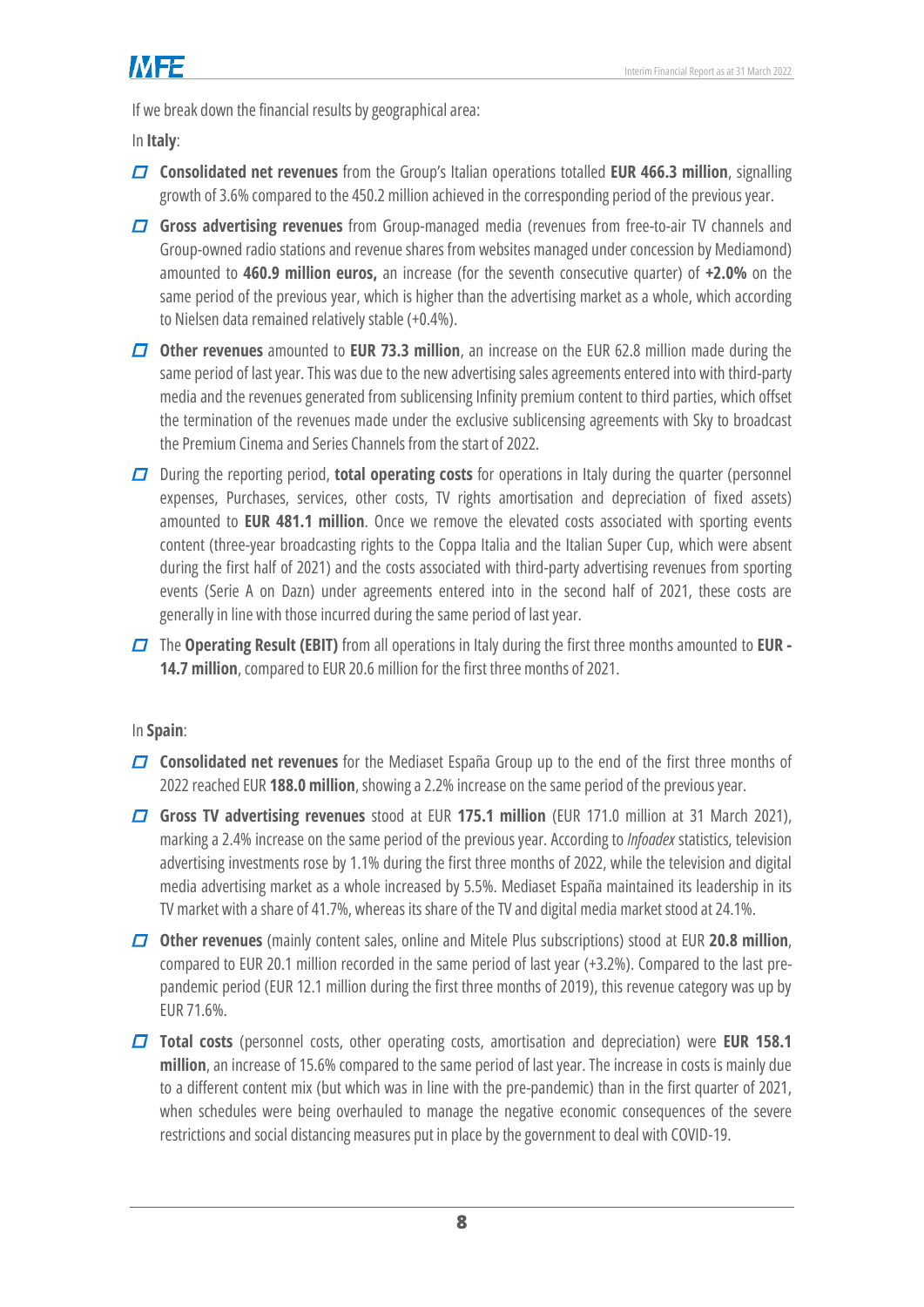# **MFE**

As a result of the above performance, **Operating Result (EBIT)** came to **EUR 29.9 million**, compared to EUR 47.2 million in the same period of 2021, corresponding to an operating profitability of 15.9%, compared to 25.6% in the same period in 2021.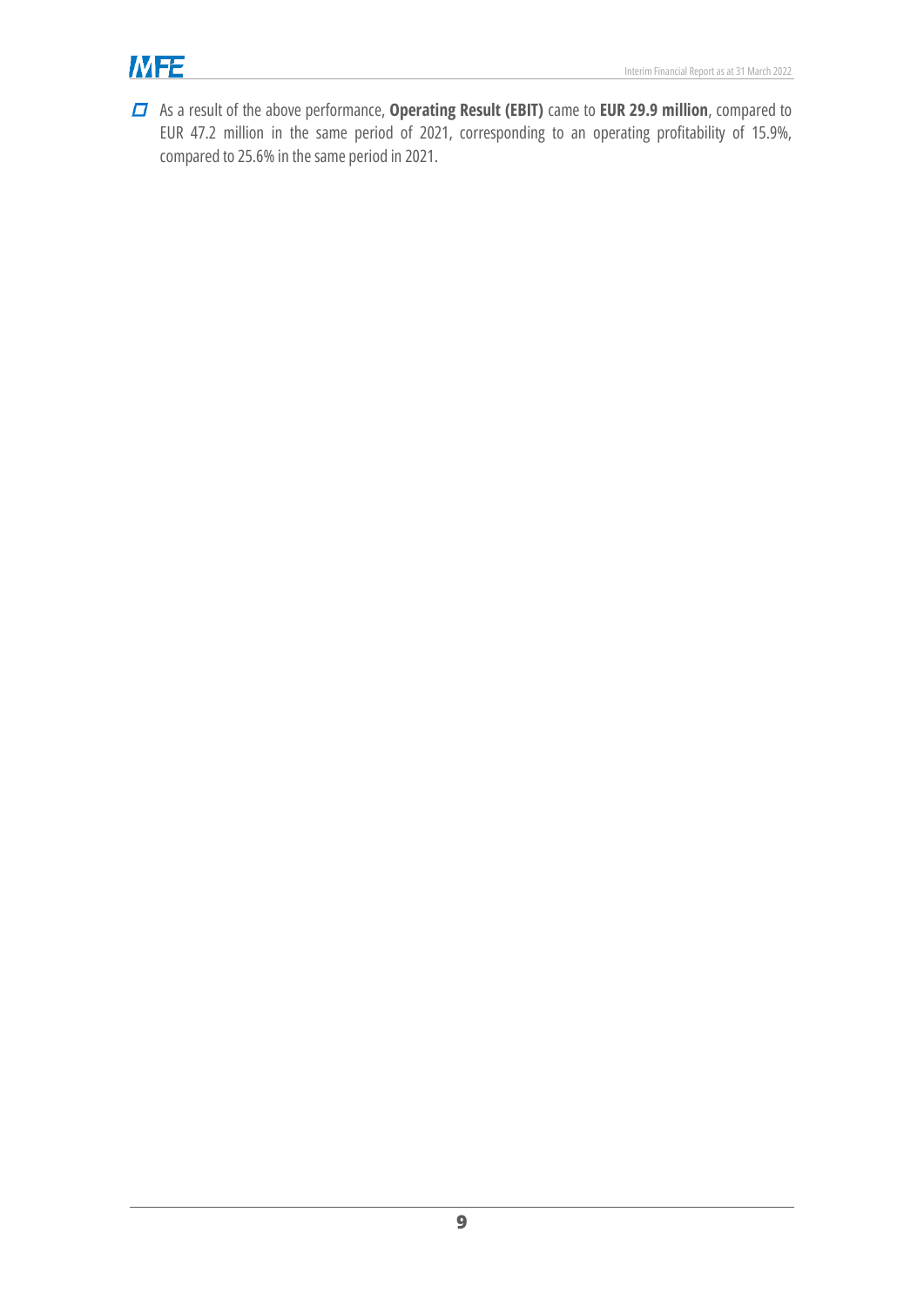### <span id="page-13-0"></span>**Events after 31 March 2022**

As part of its public purchase and exchange offer made to **Mediaset España Communicación S.A**, on **13 April** 2022, MFE-MEDIAFOREUROPE N.V. ("MFE") filed a request with the Spanish CNMV (Comisión Nacional del Mercado de Valores) to authorise its voluntary Offer to Mediaset España Comunicación S.A. ("ESM"). This was filed together with the draft bid and bank guarantees (issued by five Italian and Spanish banks) covering 100% of the Offer's cash component.

To facilitate this transaction, which involves a mix of cash and newly issued A-class shares, MFE's Shareholders' Meeting passed a resolution on **27 April** 2022 to amend the Company Bylaws by increasing share capital to EUR 817,076,316.72, divided into 1,805,662,972 ordinary A-class shares each with a nominal value of EUR 0.06 and 1,181,227,564 ordinary B-class shares each with a nominal value of EUR 0.60. MFE's Shareholders' Meeting also authorised the Board of Directors to issue the new ordinary A-class shares necessary to pay the share component of the Offer (including any consideration due in connection with any squeeze-out procedures following the settlement of the share part of the Offer) and to limit or exclude any option rights in connection with those shares.

On **28 April 2022**, the Board of Directors of MFE resolved to propose to the Shareholders' Meeting scheduled for 29 June 2022 that, in accordance with Articles 27 and 28 of the Bylaws, an **ordinary dividend** of **EUR 0.05 per ordinary A-class and B-class share** be paid out for the year 2021.

On **5 May 2022**, the Shareholders' Meeting of **ProsiebenSat1** resolved to pay out an **ordinary dividend** of EUR **0.8 per share** for the year 2021 (compared to EUR 0.49 the previous year). On **12 May 2022** (date of the last notification to Bafin - the Financial Supervisory Authority) the MFE Group's **aggregate shareholding** in ProsiebenSat1 was **25.01% of share capital** (25.74% of voting rights), comprising 24.26% in directly owned shares and 0.74% through financial instruments.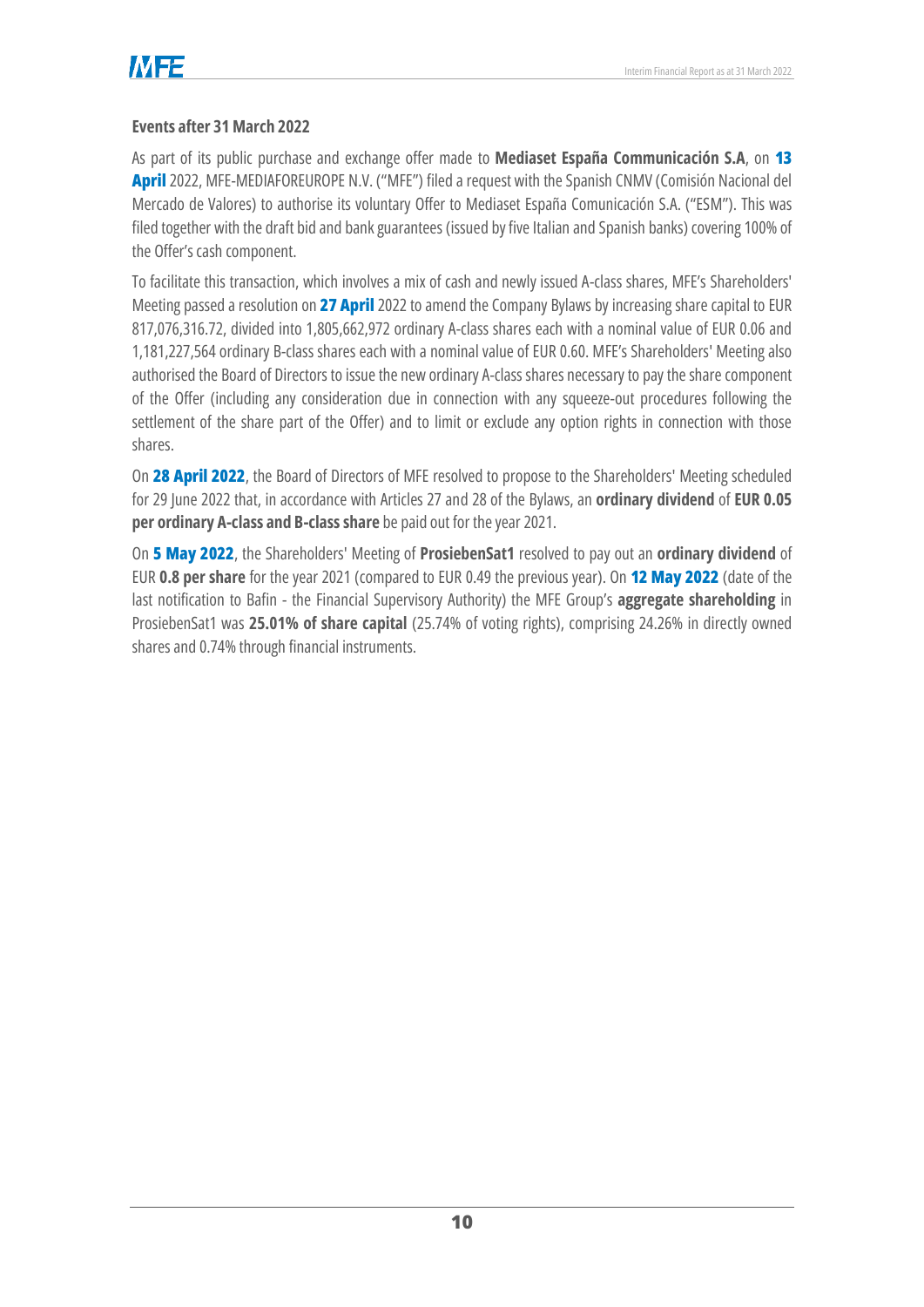

#### <span id="page-14-0"></span>**Business Outlook**

The general context following the end of the first quarter continues to be characterised by the impact of the conflict in Ukraine and the tail of the Covid 19 which are causing a progressive deterioration in the expectations of the global and european economy.

Despite the strong uncertainty associated with such a scenario, MFE advertising sales in Italy, after a +2% in the first quarter 2022, have been maintaining a positive trend also in the first 4 months of the year, supported by the excellent performance of the overall audience for the period and the strong value proposition on the different proprietary means of the Group. For the time being, no cancellation or delay in the campaign has been discussed with the advertisers. In Spain, while Mediaset España had a positive start in the first quarter 2022 (+2.4%), in April TV advertising market is facing a tougher comparison declining double-digit compare to April 2021.

Currently, MFE Group confirms the aim to achieve positive economic results and free cash flow generation for the year 2022, thanks to its solid editorial positioning, to the high share held in the advertising market and its ability to promptly adjust the cost profile to the trend of advertising trend.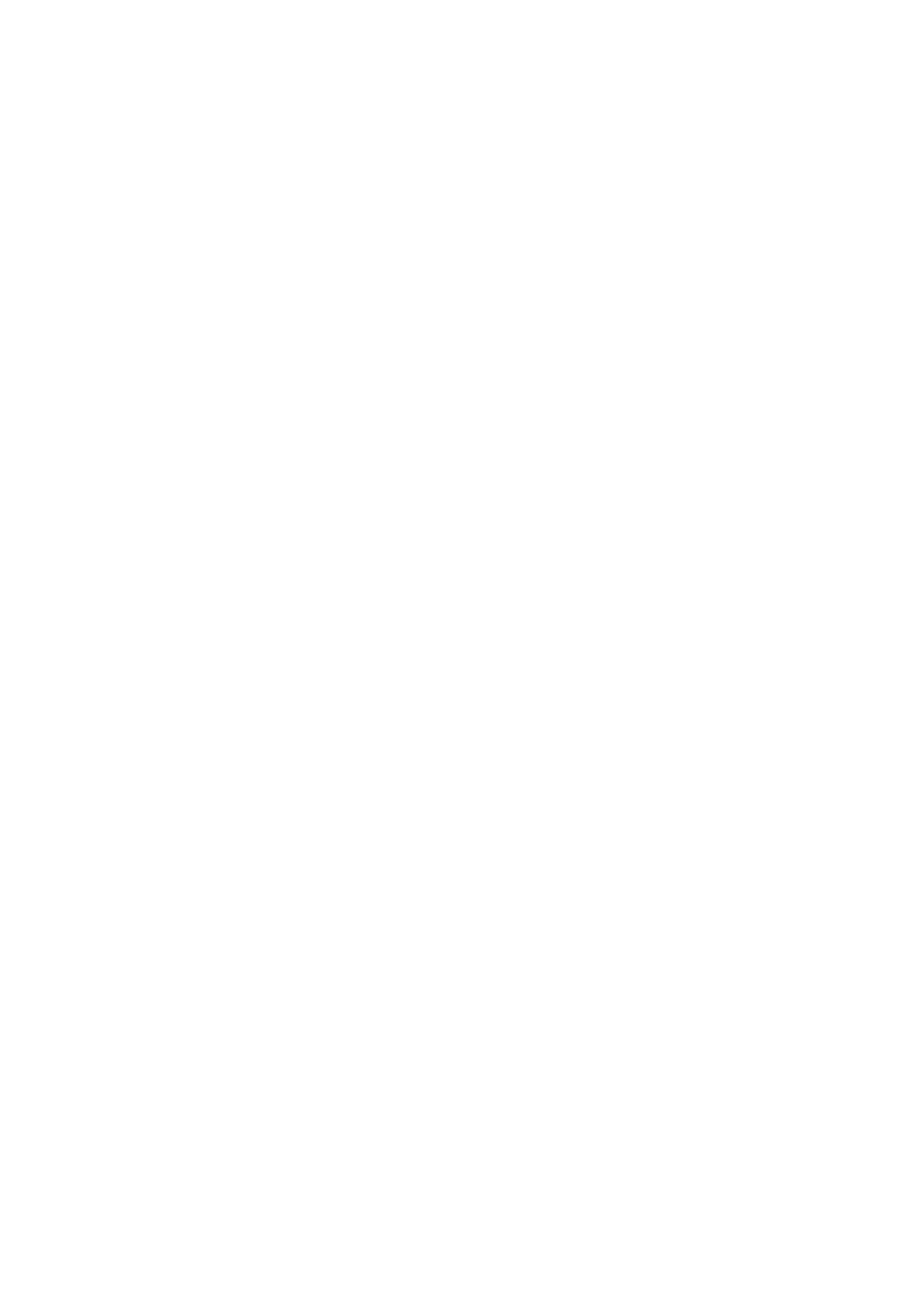<span id="page-16-0"></span>**CONSOLIDATED FINANCIAL STATEMENTS (RECLASSIFIED) AND SECTOR INFORMATION**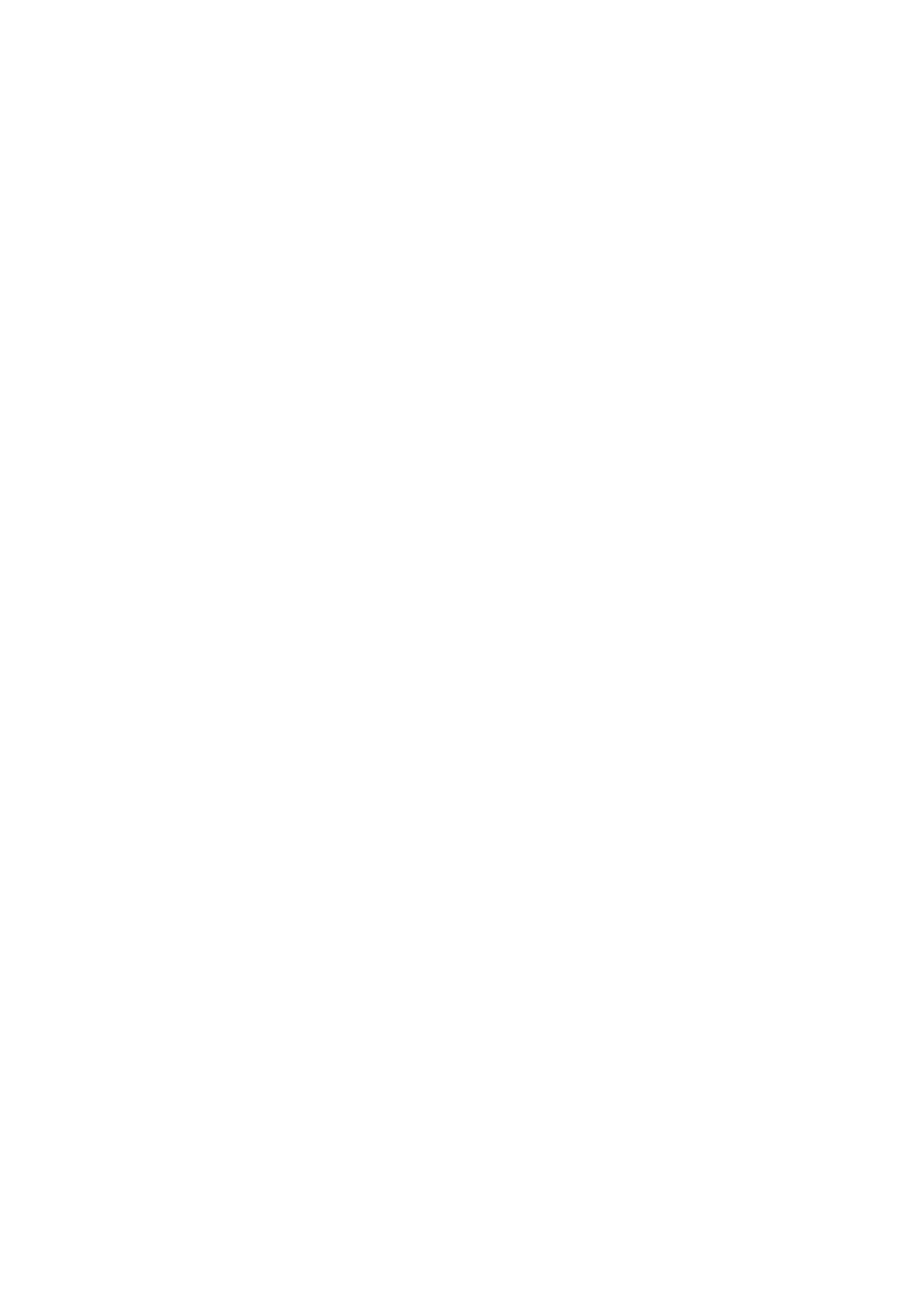#### **MFE**

| <b>Reclassified Income Statement</b><br><b>EUR</b> million    | 1 <sup>st</sup> Quarter<br>2022 | 1 <sup>st</sup> Quarter<br>2021 | <b>Change (EUR</b><br>million) | <b>Change (%)</b> |
|---------------------------------------------------------------|---------------------------------|---------------------------------|--------------------------------|-------------------|
| <b>Consolidated net revenues</b>                              | 654.3                           | 634.2                           | 20.2                           | 3.2%              |
| Personal expenses                                             | (115.7)                         | (117.7)                         | 2.0                            | $-1.7%$           |
| Purchases, services, other costs                              | (402.7)                         | (334.8)                         | (67.8)                         | 20.2%             |
| <b>Operating costs</b>                                        | (518.4)                         | (452.6)                         | (65.8)                         | 14.5%             |
| <b>Gross Operating Result (EBITDA)</b>                        | 136.0                           | 181.6                           | (45.6)                         | $-25.1%$          |
| TV Rights amortisation                                        | (98.4)                          | (91.3)                          | (7.1)                          | 7.7%              |
| Other amortisation, depreciation and impairments              | (22.3)                          | (22.4)                          | 0.1                            | $-0.5%$           |
| Amortisation, depreciation and impairments                    | (120.7)                         | (113.7)                         | (7.0)                          | 6.1%              |
| <b>Operating Result (EBIT)</b>                                | 15.3                            | 67.9                            | (52.6)                         | $-77.5%$          |
| Financial income/(losses)                                     | (4.0)                           | 16.9                            | (20.9)                         | $-123.6%$         |
| Result from investments accounted for using the equity method | 3.9                             | 5.3                             | (1.4)                          | $-26.0%$          |
| <b>Profit Before Tax (EBT)</b>                                | 15.2                            | 90.0                            | (74.8)                         | $-83.1%$          |
| Income taxes                                                  | (1.8)                           | (21.4)                          | 19.6                           | $-91.8%$          |
| Non-controlling interest in net profit                        | (10.7)                          | (16.2)                          | 5.4                            | $-33.6%$          |
| <b>Group Net Profit</b>                                       | 2.7                             | 52.5                            | (49.8)                         | $-94.9%$          |

| <b>Reclassified Statement of financial position</b> |            |            |
|-----------------------------------------------------|------------|------------|
| <b>EUR million</b>                                  | 31/03/2022 | 31/12/2021 |
| TV and movie rights                                 | 866.1      | 844.9      |
| Goodwill                                            | 804.2      | 803.2      |
| Other tangible and intangible non current assets    | 869.5      | 879.4      |
| Equity investments and other financial assets       | 1,147.8    | 1,248.2    |
| Net working capital and other assets/(liabilities)  | 216.6      | 382.9      |
| Post-employment benefit plans                       | (58.7)     | (59.2)     |
| <b>Net invested capital</b>                         | 3,845.5    | 4,099.5    |
| Group shareholders' equity                          | 2,577.2    | 2,661.8    |
| Non controlling-interests                           | 548.7      | 568.5      |
| <b>Total Shareholders' equity</b>                   | 3,125.9    | 3,230.3    |
| <b>Net financial position</b>                       |            |            |
| <b>Debt/(Liquidity)</b>                             | 719.6      | 869.2      |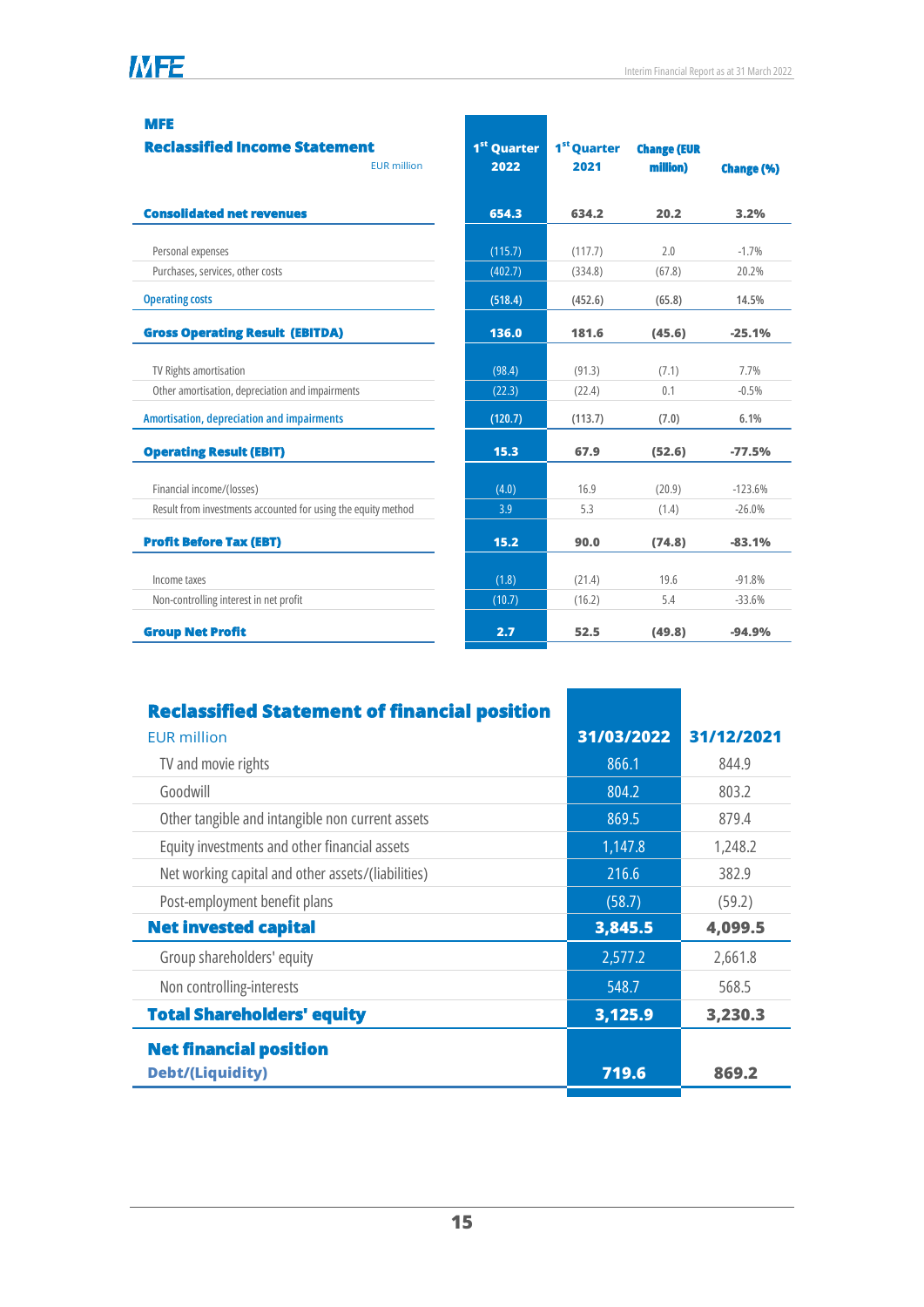#### **ITALY**

| <b>Reclassified Income Statement</b><br><b>EUR</b> million    | 1 <sup>st</sup> Quarter<br>2022 | 1 <sup>st</sup> Quarter<br>2021 | <b>Change (EUR</b><br>million) | <b>Change (%)</b> |
|---------------------------------------------------------------|---------------------------------|---------------------------------|--------------------------------|-------------------|
| <b>Consolidated net revenues</b>                              | 466.3                           | 450.2                           | 16.1                           | 3.6%              |
| Personal expenses                                             | (84.0)                          | (87.4)                          | 3.4                            | $-3.9%$           |
| Purchases, services, other costs                              | (308.6)                         | (250.6)                         | (58.0)                         | 23.1%             |
| <b>Operating costs</b>                                        | (392.7)                         | (338.0)                         | (54.6)                         | 16.2%             |
| <b>Gross Operating Result (EBITDA)</b>                        | 73.7                            | 112.2                           | (38.5)                         | $-34.3%$          |
| TV Rights amortisation                                        | (70.6)                          | (73.4)                          | 2.8                            | $-3.8%$           |
| Other amortisation, depreciation and impairments              | (17.8)                          | (18.2)                          | 0.4                            | $-2.2%$           |
| Amortisation, depreciation and impairments                    | (88.4)                          | (91.6)                          | 3.2                            | $-3.5%$           |
| <b>Operating Result (EBIT)</b>                                | (14.7)                          | 20.6                            | (35.3)                         | $-171.5%$         |
| Financial income/(losses)                                     | (3.4)                           | 17.2                            | (20.6)                         | $-119.7%$         |
| Result from investments accounted for using the equity method | 3.4                             | 4.6                             | (1.3)                          | $-27.4%$          |
| <b>Profit Before Tax (EBT)</b>                                | (14.7)                          | 42.5                            | (57.2)                         | $-134.7%$         |
| Income taxes                                                  | 4.1                             | (11.0)                          | 15.1                           | $-137.1%$         |
| Non-controlling interest in net profit                        | 0.0                             | 0.5                             | (0.4)                          | $-91.0%$          |
| <b>Group Net Profit</b>                                       | (10.6)                          | 31.9                            | (42.5)                         | $-133.3%$         |

#### **ITALY Consolidated Net Revenues** EUR million Gross advertising revenues and the control of the control of the 460.9 452.0 452.0 8.8 2.0% Agency discounts -5.0% -5.0% **Net advertising revenues 393.0 387.5 5.6 1.4%** Other revenues 16.8% and 16.8% and 16.8% and 16.8% and 16.8% and 16.8% and 16.8% and 16.8% and 16.8% and 16.8% **Consolidated Net Revenues 466.3 450.2 16.1 3.6% 1 st Quarter 2022 1 st Quarter 2021 Change (EUR million) Change (%)**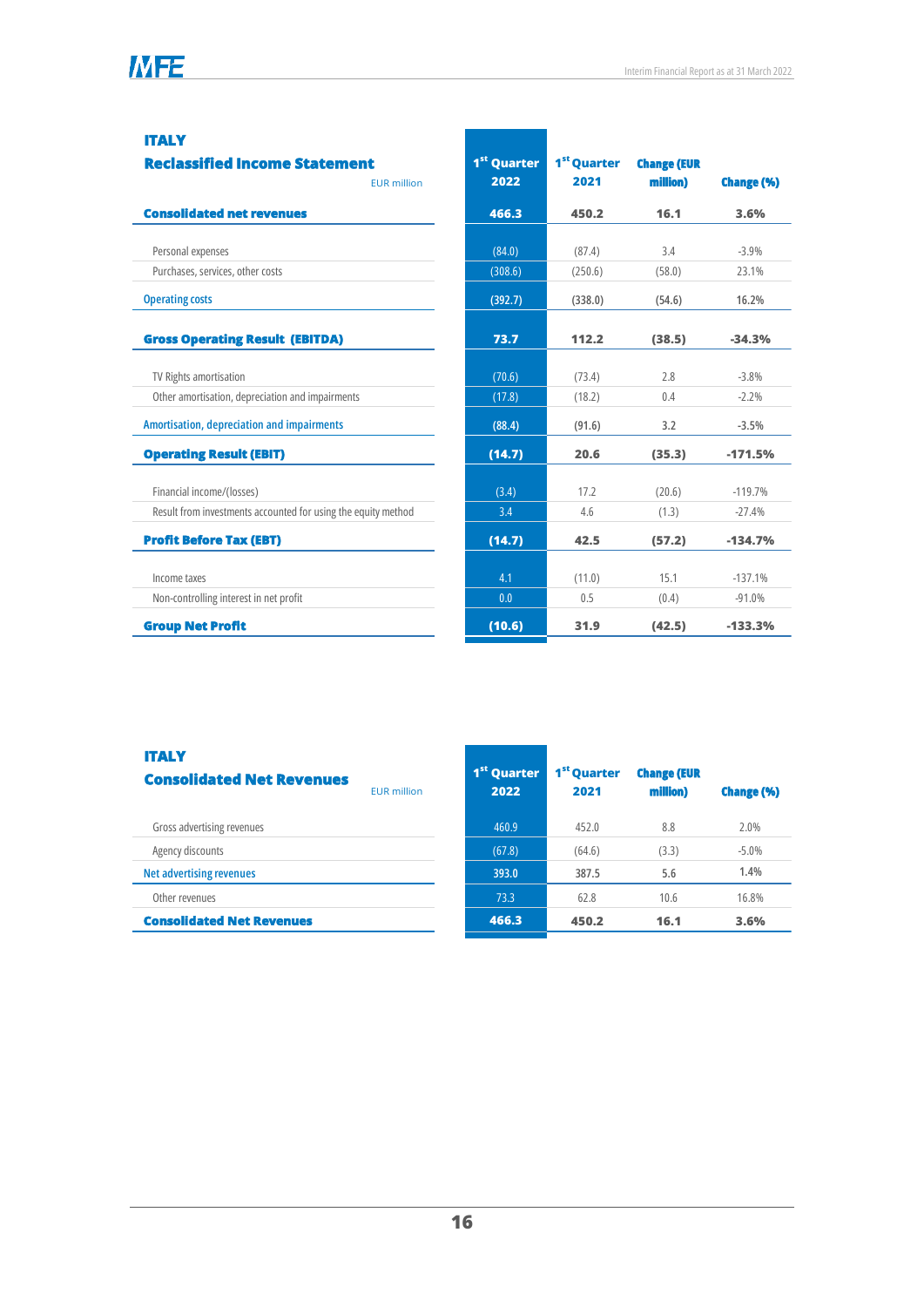#### **SPAIN**

#### **Reclassified Income Statement** EUR million **Consolidated net revenues 188.0 184.0 4.0 2.2%** Personal expenses (31.7) (30.3) (1.4) 4.6% Purchases, services, other costs (94.0) (84.2) (9.8) 11.6% **Operating costs (125.7) (114.6) (11.2) 9.7% Gross Operating Result (EBITDA) 62.3 69.4 (7.1) -10.3%** TV Rights amortisation (27.9) (18.1) (9.9) 54.8% Other amortisation, depreciation and impairments (1.5) (4.2) (0.3) 6.8% **Amortisation, depreciation and impairments (32.4) (22.2) (10.2) 45.7% Operating Result (EBIT) 29.9 47.2 (17.3) -36.7%** Financial income/(losses) 61.1% (0.6) (0.4) (0.2) 61.1% Result from investments accounted for using the equity method 0.5 0.6 0.6 (0.1) -10.1% **Profit Before Tax (EBT) 29.8 47.4 (17.6) -37.1%** Income taxes  $4.5 \t\t 43.6\%$ Non-controlling interest in net profit  $(0.3)$   $(0.4)$  0.1  $-26.3%$ **Group Net Profit 23.7 36.7 (13.0) -35.4% 1 st Quarter 2022 1 st Quarter 2021 Change (EUR million) Change (%)**

#### **SPAIN**

| -----<br><b>Consolidated Net Revenues</b> | <b>EUR</b> million | 1 <sup>st</sup> Quarter<br>2022 | 1 <sup>st</sup> Quarter<br>2021 | <b>Change (EUR</b><br>million) | <b>Change (%)</b> |
|-------------------------------------------|--------------------|---------------------------------|---------------------------------|--------------------------------|-------------------|
| Gross advertising revenues                |                    | 175.1                           | 171.0                           | 4.1                            | 2.4%              |
| Agency discounts                          |                    | (7.8)                           | (7.2)                           | (0.7)                          | $-9.2%$           |
| <b>Net advertising revenues</b>           |                    | 167.2                           | 163.8                           | 3.4                            | 2.1%              |
| Other revenues                            |                    | 20.8                            | 20.1                            | 0.6                            | 3.2%              |
| <b>Consolidated Net Revenues</b>          |                    | 188.0                           | 184.0                           | 4.1                            | 2.2%              |
|                                           |                    |                                 |                                 |                                |                   |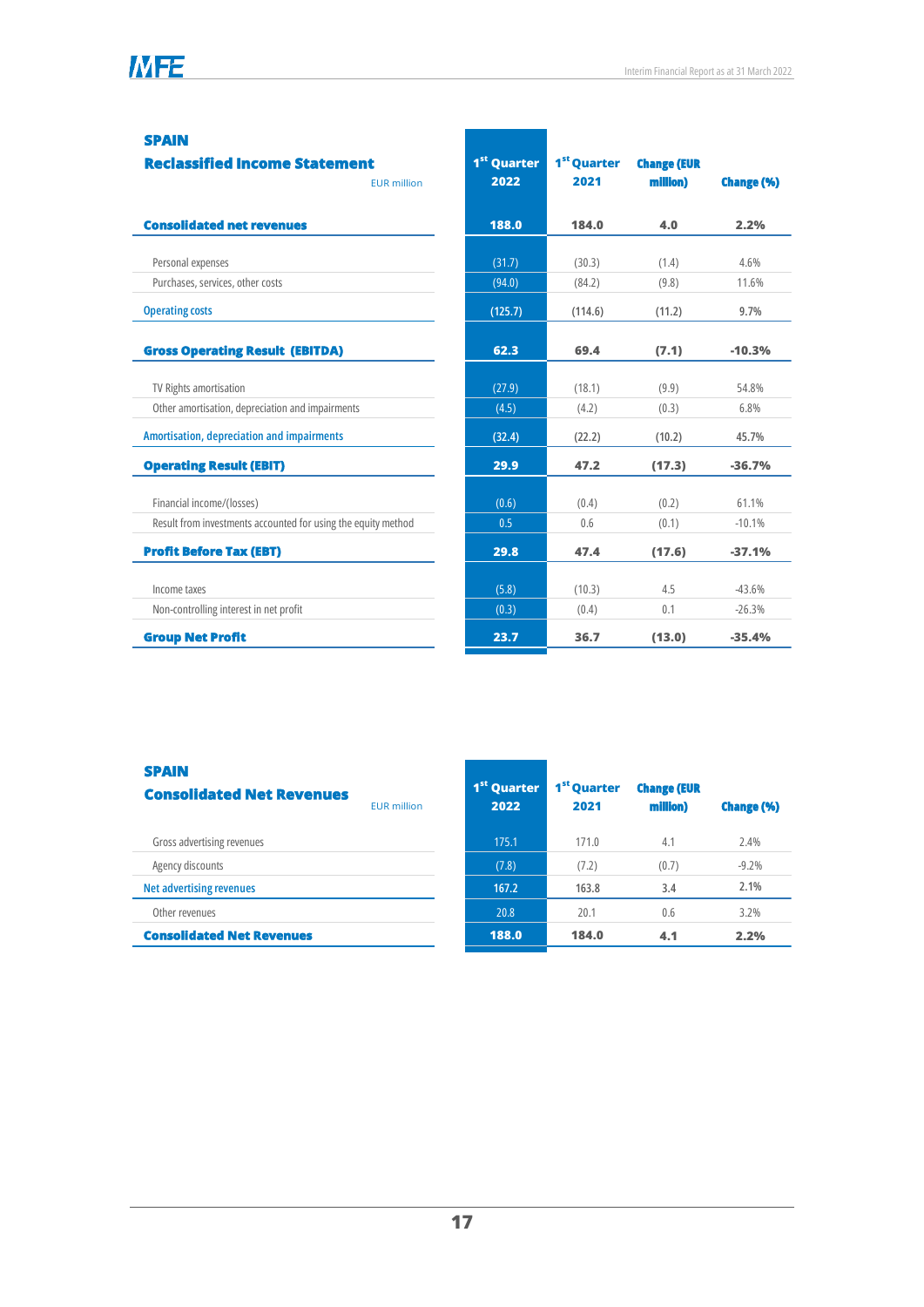| <b>Reclassified Cash Flow Statement</b>                                |              |                          |
|------------------------------------------------------------------------|--------------|--------------------------|
| Eur milion                                                             | $1st$ Q 2022 | 1st Q 2021               |
| <b>Net Financial Position</b>                                          |              |                          |
| at the beginning of the year                                           | (869.2)      | (1,064.4)                |
| <b>Free Cash Flow</b>                                                  | 222.4        | 177.5                    |
| Cash Flow from operating activities (*)                                | 121.6        | 198.6                    |
| Investments in fixed assets                                            | (129.4)      | (119.6)                  |
| Disposals of fixed assets                                              | 0.5          | 0.3                      |
| Changes in net working capital and other current assets/liabilities    | 229.8        | 98.3                     |
| Change in the consolidation area                                       | (0.1)        | $\overline{\phantom{a}}$ |
| Equity investments/Investments in other financial assets and change of |              |                          |
| interest held in subsidiaries                                          | (71.6)       | (88.3)                   |
| Dividend received                                                      |              |                          |
| Dividends paid                                                         | (1.1)        |                          |
| <b>Financial Surplus/(Deficit)</b>                                     | 149.6        | 89.2                     |
| <b>Net Financial Position at 31 March</b>                              | (719.6)      | (975.2)                  |

(\*): Net profit +/- minority interests + amortisations +/- net provisions +/- valuation of investments accounting for by using the equity method - gains/losses on equity investments +/- deferred tax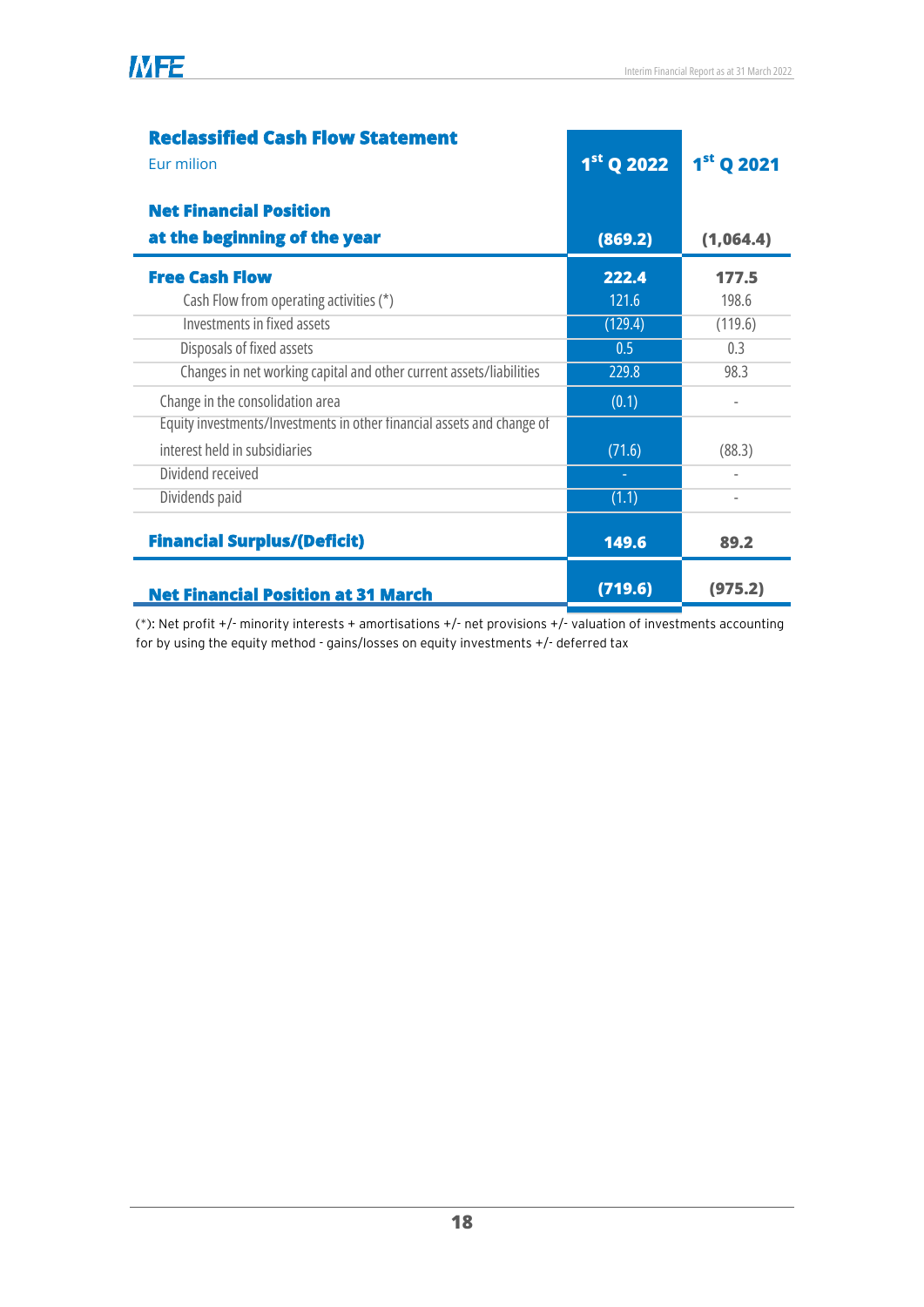|                                                                                                         | <b>Italy</b>  |               | <b>Spain</b> |              |  |
|---------------------------------------------------------------------------------------------------------|---------------|---------------|--------------|--------------|--|
| <b>Reclassified Cash Flow Statement</b><br>by geografphical area at 31 March<br>Eur milion              | 2022          | 2021          | 2022         | 2021         |  |
| <b>Net Financial Position</b>                                                                           |               |               |              |              |  |
| at the beginning of the year                                                                            | (1, 135.5)    | (1, 187.7)    | 266.3        | 123.2        |  |
| <b>Free Cash Flow</b><br>Cash Flow from operating activities (*)                                        | 142.4<br>64.6 | 93.0<br>130.7 | 80.0<br>57.0 | 84.6<br>67.9 |  |
| Investments in fixed assets                                                                             | (90.2)        | (87.0)        | (39.3)       | (32.7)       |  |
| Disposals of fixed assets                                                                               | ÷.            | 0.3           | 0.5          | 0.0          |  |
| Changes in net working capital and other current<br>assets/liabilities                                  | 168.0         | 48.9          | 61.8         | 49.3         |  |
| Change in the consolidation area                                                                        | (0.1)         |               |              |              |  |
| Equity investments/Investments in other financial assets<br>and change of interest held in subsidiaries | (37.5)        | 23.8          | (34.1)       | (112.2)      |  |
| Dividend received                                                                                       |               |               | $\sim$       |              |  |
| Dividends paid                                                                                          | (1.1)         | ÷,            | ÷            |              |  |
| <b>Financial Surplus/(Deficit)</b>                                                                      | 103.7         | 116.8         | 45.9         | (27.6)       |  |
| <b>Net Financial Position at 31 March</b>                                                               | (1,031.8)     | (1,070.9)     | 312.3        | 95.6         |  |

**MFE** 

(\*): Net profit +/- minority interests + amortisations +/- net provisions +/- valuation of investments accounting for by using the equity method - gains/losses on equity investments +/- deferred tax

|                                                                     | <b>Italy</b>    |                           | <b>Spain</b>                                  |        |  |
|---------------------------------------------------------------------|-----------------|---------------------------|-----------------------------------------------|--------|--|
| <b>Increased in fixed assets</b><br>Eur milion                      | $1st$ Q<br>2022 | 1 <sup>st</sup> Q<br>2021 | 1 <sup>st</sup> Q 2022 1 <sup>st</sup> Q 2021 |        |  |
| Investments in TV and movie broadcasting rights                     | (83.7)          | (75.8)                    | (36.1)                                        | (31.4) |  |
| Changes in advances on broadcasting rights                          | (3.1)           | (4.1)                     | (2.3)                                         | (1.0)  |  |
| <b>TV and movie boadcasting rights:</b><br>investments and advances | (86.8)          | (79.9)                    | (38.3)                                        | (32.4) |  |
| Investments in other fixed assets                                   | (3.4)           | (7.0)                     | (0.9)                                         | (0.2)  |  |
| <b>Total investments in fixed assets</b>                            | (90.2)          | (87.0)                    | (39.3)                                        | (32.7) |  |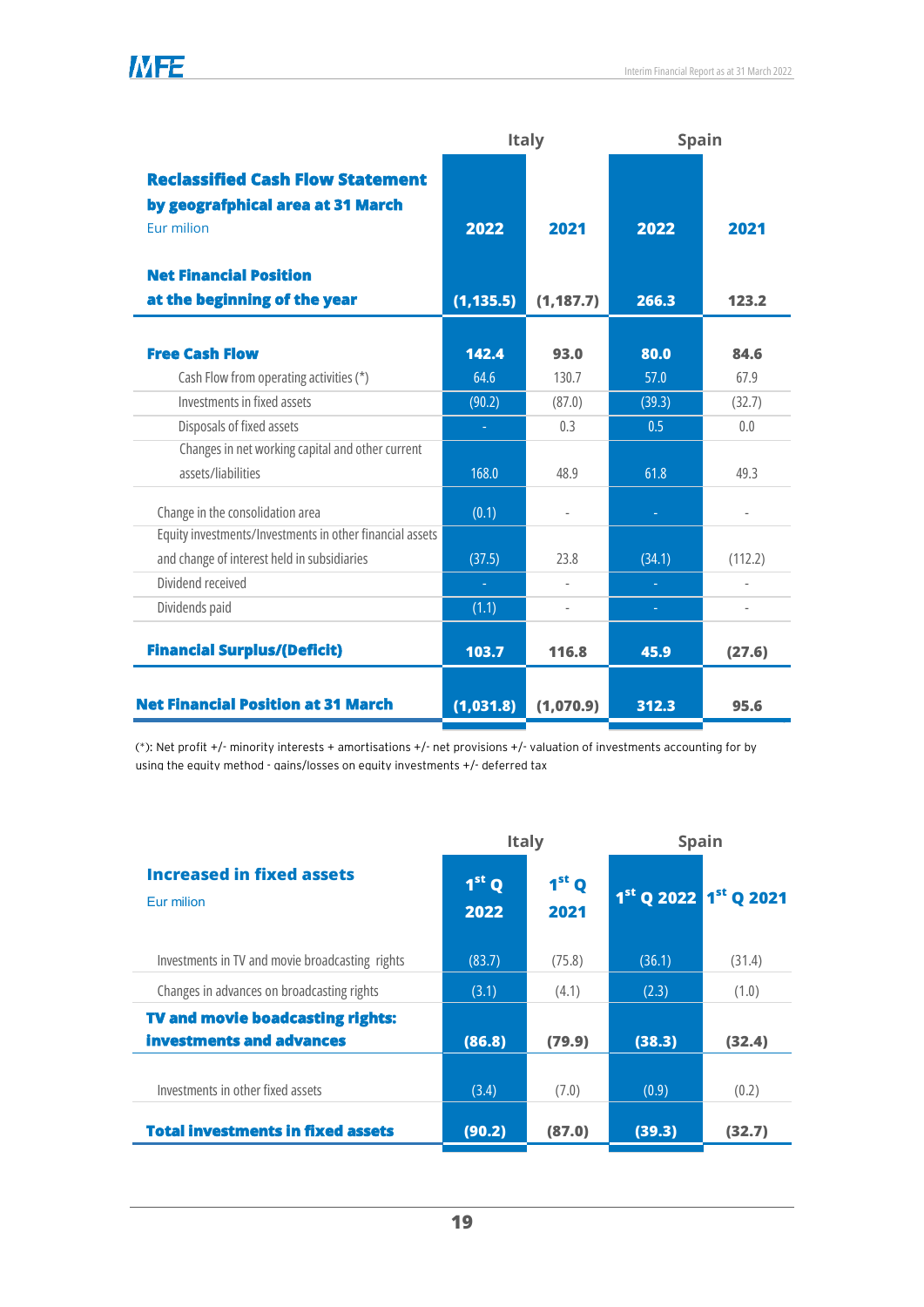### <span id="page-23-0"></span>**Alternative Performance Indicators**

The income statement and balance sheet contained in this Interim Financial Report correspond to those contained in the Directors' Report on Operations accompanying the annual Consolidated Financial Statements. As such, these figures are also summarised and restated in order to highlight the intermediate aggregates considered most significant for understanding the performance of the Group and the main sectors in which it operates. These figures are provided where so required by the guidance contained in Disclosure ESMA/2015/1415 issued by the European Securities and Markets Authority (ESMA). Alternative Performance Indicators supplement the information required by IFRS and help to better understand the Group's economic, financial and balance sheet position. Alternative Performance Measures can serve to facilitate comparisons with groups operating in the same industry. In some cases, however, the calculation method applied may differ from those applied by other companies. Therefore, these data should be considered complementary to, and not a substitute for, the non-GAAP measures to which they relate.

The Alternative Performance Measures (APMs) included in this Interim Report are as follows:

**Consolidated Net Revenues** indicate the sum of *Revenues and Other Income* in order to state the aggregate positive income components generated by core business and to provide a reference measure for calculating the main operating profitability and net profitability indicators.

**EBITDA** is calculated by taking the *Net result for the year* (as provided for by the International Accounting Standards), adding Income taxes*, then subtracting or adding* Financial income/(losses) and *Income/(expenses) from equity investments* and, finally, adding *Amortisation and depreciation.*

**EBIT** is calculated by taking the Net result for the year (as provided for by the International Accounting Standards), adding Income taxes, then subtracting or adding Financial income/(losses) and Income/(expenses) from equity investments.

EBITDA and EBIT are typical intermediate performance inputs for calculating the Net result for the year (IFRS performance measure). Although Net result for the year provides a comprehensive measure of the company's profitability, it does not provide an adequate overview of its operating profitability. EBITDA and EBIT show the Group's capacity to generate operating income without taking account financial management, the valuation of equity investments and any tax impact.

**Net Financial Position**: The most significant indicator of the Group's ability to meet its financial obligations. It is calculated by aggregating IFRS items Non-current financial payables and liabilities, Payables to banks and Current financial liabilities, and subtracting Cash and cash equivalents and Current financial assets, with adjustments made to those items to exclude the following: i) the fair value of derivatives hedging foreign exchange risk, except for the part exceeding the change in the foreign-currency payables hedged. ii) the fair value of derivative instruments hedging equity instruments; and iii) loans granted to associates and financial liabilities on options on minority interests in subsidiaries.

**Net Invested Capital**: Calculated by adding together the *Net financial position* and Group and minority shareholders' equity, this item presents the Group's total non-financial assets and liabilities. Net Invested Capital is a summary measure of the net assets invested and provides an immediate overview of the Group's deployments, showing the activities in which the Group has used financing to invest in capital resources, such as Television and Movie Broadcasting Rights.

**Free Cash Flow**: Summary indicator of the cash generating capacity of continuing core business and its ability to pay dividends to shareholders and support external growth and development operations. Therefore, it is calculated as the sum of all variations in Net Financial Positions other than cash flows related to: M&A transactions (change in the consolidation area, acquisition and/or sale of equity investments or minority